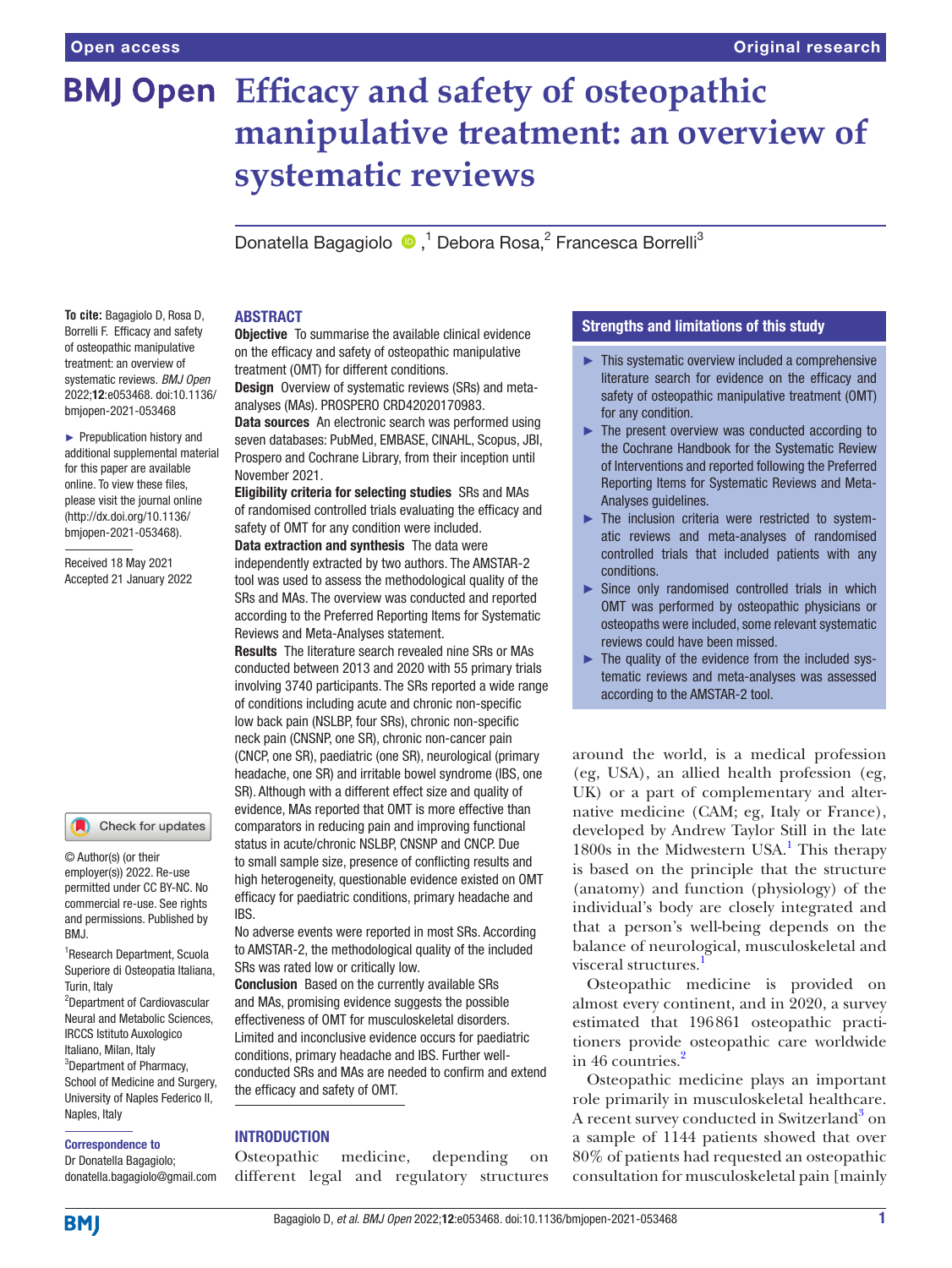low back pain (LBP), neck pain and headaches]. Similar results were reported by a survey conducted in the UK on a sample of approximately 1600 patients with pain in the lumbar spine, cervical spine and pelvic region.<sup>[4](#page-13-3)</sup> Finally, a prospective study on 14000 patients in Quebec, Canada reported musculoskeletal pain, localised in the spine, thorax, pelvis and limbs as the most common reason for osteopathic consultations.<sup>5</sup>

Osteopathic manipulative treatment (OMT) is defined in the Glossary of Osteopathic Terminology as 'the therapeutic application of manually guided forces by an osteopathic practitioner to improve physiologic function and/or support homeostasis that has been altered by somatic dysfunction'.<sup>6</sup> OMT refers to a number of various types of approaches and techniques such as myofascial release, mobilisation, osteopathy in cranial field and visceral manipulation, in order to optimise the body's normal self-regulating mechanisms. The aim of OMT is to solve somatic dysfunction (International Classification of Diseases 10 CM diagnosis code M99.00–09), although other care aspects have been proposed.<sup>17</sup>

In recent years, a number of systematic reviews (SRs) and meta-analyses (MAs) have been published to evaluate the clinical efficacy and safety of osteopathic medicine for conditions such as LBP, neck pain and migraine. However, due to differences in methodologies and the quality of SRs, no clear conclusions were achieved. The aim of this overview is to summarise the available clinical evidence on the efficacy and safety of OMT for different conditions. This overview may be relevant to clinicians and policymakers to better understand in which conditions osteopathic medicine can be an effective and safe complementary therapy.

# **METHODS**

The overview was conducted according to the Cochrane Handbook for the Systematic Review of Interventions (Cochrane Book) and reported following the Preferred Reporting Items for Systematic Reviews and Meta-Analyses  $(\overrightarrow{PRISMA})$  statement.<sup>[8–10](#page-13-6)</sup> The protocol of the overview has been registered on PROSPERO (CRD42020170983).

# Patient and public involvement statement

For this overview of SRs and MAs, patients or the public were not involved.

#### Eligibility criteria

#### Type of review

This overview included only SRs and MAs, published as a full paper, of randomised controlled trials (RCTs), which are well known to be the gold standard for evaluating the efficacy of an intervention. $^{11}$  SRs evaluating the inter-rater or intrarater reliability for any type of osteopathic approach were excluded. SRs and MAs evaluating both RCTs and controlled clinical trials were excluded if a subanalysis for RCTs was not performed. SRs that did not meet all eligibility overview criteria were excluded.

For SRs in which criteria were not understandable, the primary studies were analysed.

# Participants/population

Participants were human, of any gender, age or clinical condition undergoing OMT. Reviews including osteopathic manipulation on animal models as well as on healthy volunteers were excluded.

# Intervention

The intervention consists of OMT performed by osteopaths, osteopathic physicians or osteopathic trainees who used a black box method or a specific protocol without any restriction of approach and technique based on manual assessment, diagnosis and treatment in accordance with the osteopathic principle.<sup>12</sup> SRs, including primary studies on both OMT and other complementary manual interventions, were excluded if a subanalysis was not independently performed for each manual treatment. To verify that, osteopathic treatment was performed by osteopaths, the primary clinical trials were analysed.

#### **Comparison**

In order to retrieve all clinical evidence currently reviewed in SRs and MAs, the comparison group included placebo, sham OMT, light touch therapy, no treatment, waiting list, conventional treatment, physiotherapy or other complementary medicine treatments.

#### **Setting**

SRs with trials performed in any health-related settings and/or health promotion centres were included.

#### Main outcomes

The main outcomes were any clinically relevant endpoint measures, depending on the clinical condition reported in the SRs.

Any adverse events caused by OMT were extracted. Other types of outcomes such as prevalence of somatic dysfunction and inter-rater or intrarater reliability for any type of osteopathic approach were excluded.

# Search strategy

A systematic literature search was carried out independently by two reviewers (DB and DR) using the following electronic databases: MEDLINE (PubMed), Cumulative Index to Nursing and Allied Health Literature (CINAHL), Excerpta Medica database (EMBASE), Joanna Briggs Institute database of SRs and implementation reports (JBI), Scopus, Prospero and Cochrane Library, all from their inception until 13 November 2021. No language or date restrictions were applied. The search strategy was performed using the following search terms: osteopathic treatment, osteopathic medicine, osteopathic manipulation, review, systematic review and meta-analysis. The reference list of the included SRs and MAs, as well as narrative reviews, were widely perused for the identification of additional articles. Full details of the search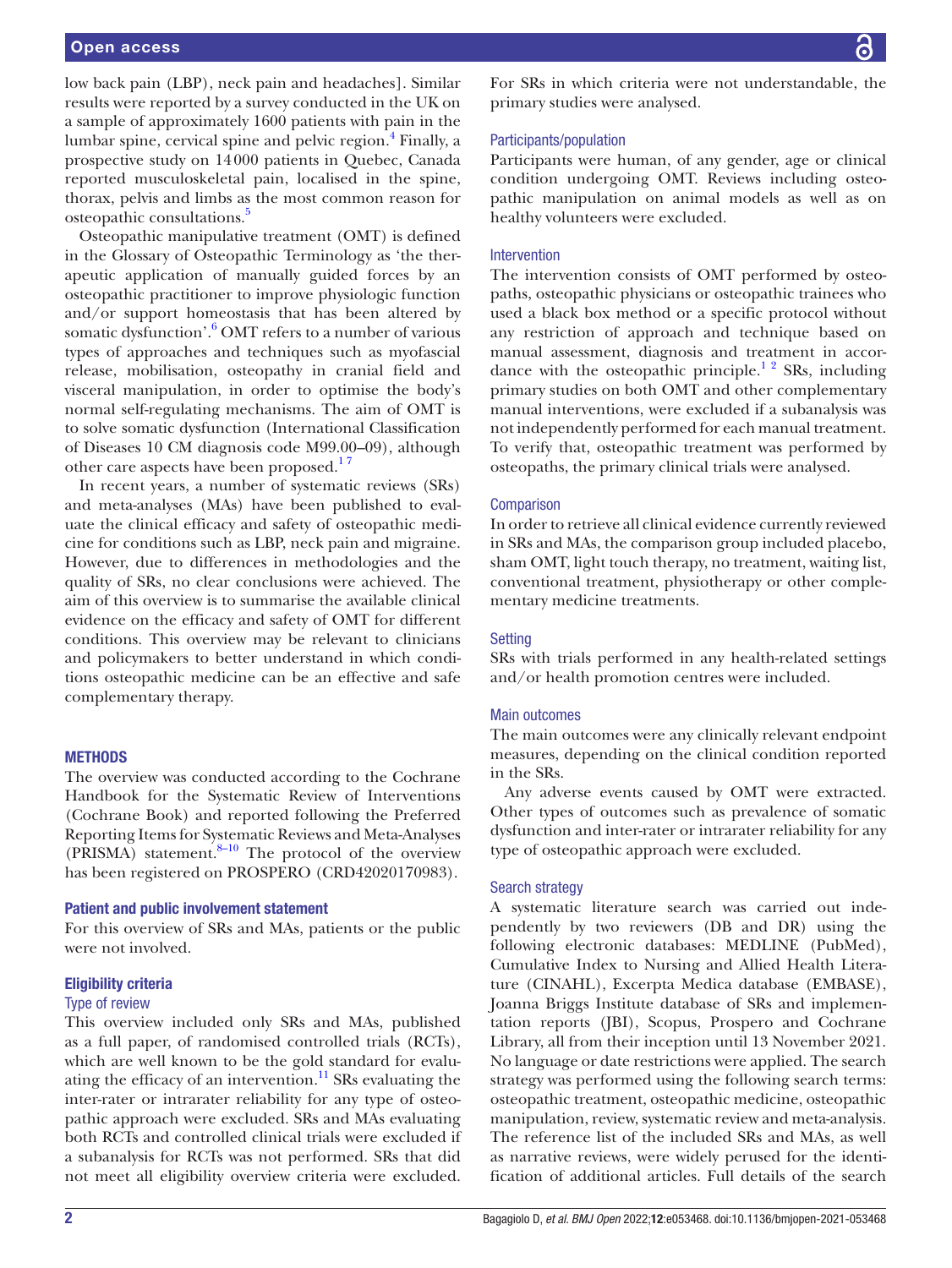strategy for PubMed are provided in the *Appendix* [\(online](https://dx.doi.org/10.1136/bmjopen-2021-053468) [supplemental materials\)](https://dx.doi.org/10.1136/bmjopen-2021-053468).

# Data collection and analysis

# Study selection

The selection was performed independently by two authors (DB and DR). All the retrieved articles were imported into V.1.19.8 of the Mendeley software, and duplicate publications were excluded. Potential eligible SRs and MAs were read in the abstract and full text and independently evaluated by the two authors for inclusion in the overview. SRs and MAs were excluded if they did not meet the inclusion criteria, first at the title and abstract level and then at the full-text level. Disagreements were resolved through discussion and consensus between the two review authors; if no agreement was reached, the third member of the review team (FB) was then consulted. Weighted kappa statistics were calculated to measure agreement between the authors.

# Data extraction and management

Two authors (DB and FB) independently extracted data using an Excel spreadsheet. We collected the following information (where available) from SRs and MAs: first author, year of publication and country of the corresponding author, date assessed as up to date, condition treated, number of included studies and participants, gender distribution and age, osteopathic interventions and cointervention description and number of treatments, control description, outcome measures, time points reported, reporting adverse events, primary studies of quality assessment included in each SRs and MAs, Grading of Recommendations Assessment, Development and Evaluation (GRADE) results (see the 'Strategy for data synthesis' section for more details), MAs data, if any, and SRs main results. We reported the mean difference (MD) or standard mean difference (SMD), 95% confidence interval (CI) and results of any test of heterogeneity reported in the relevant meta-analysis. When not reported in the SRs, mean and SD for continuous variables as well as median, intequartile range (IQR) and range for discrete variables were calculated (eg, patient's age, gender).

# Assessment of the methodological quality of included SRs and MAs

The methodological quality of the included SRs and MAs was assessed using the AMSTAR-2 tool, which is designed to generate an overall rating based on weaknesses of some critical domains (items 2, 4, 7, 9, 11, 13 and 15).<sup>10</sup> AMSTAR-2 classifies the overall confidence of the results into four levels: high (no or one non-critical weakness), moderate (more than one non-critical weakness), low (one critical flaw with or without non-critical weaknesses) and critically low (more than one critical flaw or without non-critical weaknesses).<sup>12</sup> The quality assessment was evaluated independently by two authors (DB and FB), with any disagreements resolved through discussion with

the third author (DR). To provide a simple indication of the results for the reader, for each domain, we used a 'stop-light' indicator where green indicates 'yes', yellow indicates 'partial yes' and red indicates 'no'. Weighted kappa statistics were calculated to measure agreement between the authors.

# Overlapping SRs

In accordance with recent guidelines, $\frac{13 \times 14}{14}$  we decided to count the primary studies present in more than one SR only once. When more than one SR (which investigated the same research question and used the same primary studies) was identified, only the latest one was selected if it used the most rigorous criteria (eg, followed the PRISMA criteria, used the more recent SR/MA guidelines) to evaluate the methodological quality of the studies.

#### Strategy for data synthesis

Due to the overlap of studies and heterogeneity between reviews with regards to outcome measures, a critical synthesis of the results was performed. The methodological quality of RCTs can be evaluated using several scores, including the Jadad score, the PEDro scale and the Cochrane risk of bias (RoB) tool for randomised trials. Different versions of RoB are available, which refer to different updates of the Cochrane Handbook for SRs of intervention.<sup>15 16</sup> Moreover, for musculoskeletal disorders, the Cochrane Back Review Group (CBRG) now named Cochrane Back and Neck (CBN) Group has developed a specific RoB guideline (also for this guideline, different versions are available).<sup>17-19</sup> Considering different judgements in our overview, when possible, we have reported results (judgements) according to the last version of the RoB tool.<sup>19 20</sup> In [table](#page-3-0) 1, authors' judgements are reported, while our update judgements are reported in the text. Once meta-analysis was performed, we reported the data synthesis used in the meta-analysis: effect size (ES) and heterogeneity. ES was reported according to Cohen.<sup>21</sup> Briefly, a small effect was defined as MD less than 10% of the scale and SMD less than 0.50%, a medium effect as MD from 10% to 20% of the scale and SMD from 0.50% to 0.80%, and a large effect was defined as MD greater than 20% of the scale and SMD scores greater than  $0.80\%$ .<sup>19</sup> Concerning heterogeneity, the following thresholds were considered for the interpretation of the reported  $I^2$  statistic index: (1) 0% to 40% might not be important, (2) 30% to 60% may represent moderate heterogeneity, (3) 50% to 90% may represent substantial heterogeneity, (4) 75% to 100% considerable heterogeneity.<sup>20</sup> We reported the GRADE results as rated by the SRs authors. According to the GRADE approach, the quality of evidence for each outcome (considering the RoB, imprecision, inconsistency of results, indirectness of evidence and publication bias) can fall into four categories: high-quality evidence (further research is very unlikely to change confidence in the estimated effect), moderate quality (further research is likely to have an important impact on confidence in the estimate of effect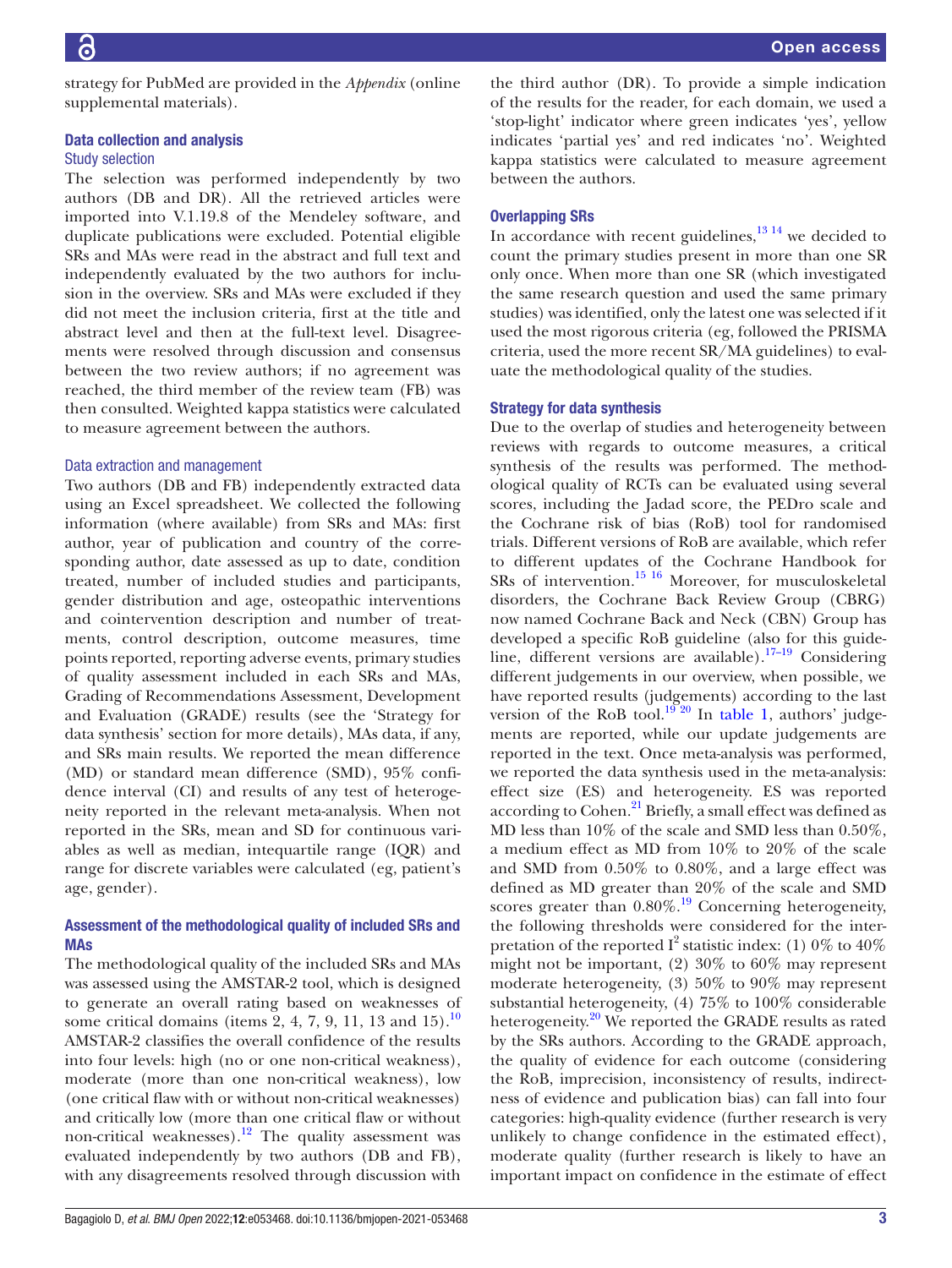<span id="page-3-0"></span>

| ٣<br><b>Table</b>                               |                                       |                                                                                                           |                                                                                                                                         | Characteristics of the included systematic reviews                        | and meta-analyses                                                                                              |                                      |                                                                                                                                                          |                                                                                                                       |                                                                                                                              |                                                                                                                                                                                                                                                                                                                                                                                                                                                                                                                                                             |                   |
|-------------------------------------------------|---------------------------------------|-----------------------------------------------------------------------------------------------------------|-----------------------------------------------------------------------------------------------------------------------------------------|---------------------------------------------------------------------------|----------------------------------------------------------------------------------------------------------------|--------------------------------------|----------------------------------------------------------------------------------------------------------------------------------------------------------|-----------------------------------------------------------------------------------------------------------------------|------------------------------------------------------------------------------------------------------------------------------|-------------------------------------------------------------------------------------------------------------------------------------------------------------------------------------------------------------------------------------------------------------------------------------------------------------------------------------------------------------------------------------------------------------------------------------------------------------------------------------------------------------------------------------------------------------|-------------------|
| First author,<br>country<br>year,               | assessed<br>ot dn se<br>Date<br>date  | Conditions                                                                                                | Trials number,<br>participants<br>number                                                                                                | Gender distribution,<br>age (years)                                       | description. Number of<br>(co-intervention):<br>treatments (SD)<br>Intervention                                | Control or comparison<br>description | Outcomes assessed                                                                                                                                        | <b>Time points</b><br>reported                                                                                        | Main results                                                                                                                 | to measure AEs*<br>Definition used<br>Reported AEs                                                                                                                                                                                                                                                                                                                                                                                                                                                                                                          | AMSTAR-2          |
|                                                 |                                       | Musculoskeletal conditions: low back pain                                                                 |                                                                                                                                         |                                                                           |                                                                                                                |                                      |                                                                                                                                                          |                                                                                                                       |                                                                                                                              |                                                                                                                                                                                                                                                                                                                                                                                                                                                                                                                                                             |                   |
| De Oliveira<br>Meirelles,<br>2013, 24<br>Brazil | $\frac{\pi}{2}$                       | symptoms, LBP<br>in obese, LBP<br>in pregnancy,<br>with sciatica.<br>CLBP, CLBP<br>menopausal<br>LBP with | 5 RCTs, 278 adults.<br>1 CLBP, 1 CLBP in<br>pregnancy, 1 LBP<br>symptoms, 1 LBP<br>with menopausal<br>in obese, 1 LBP<br>with sciatica. | Mean age 40 (from 4<br>Gender:85%<br>female,15% male.<br>RCT <sub>S</sub> | OCF, ART, HVLA, MRT,<br>technique. Treatments:<br>MET, range of motion<br>median 10 (7-10)‡<br>OMT (UOBC, SE): | SUT, NT, SM,<br>chemonucleolysis.    | Pain: VAS, dichotomous pain,<br>pain scale.                                                                                                              | weeks (from 2 RCTs).<br>Evaluation: 1, 3 and<br>12 weeks and 15<br>6 months (from 1<br>Treatment time:<br>RCT).       | OMT improved LBP<br>no intervention (but<br>in comparison with<br>not with SM).                                              | $\frac{\alpha}{2}$                                                                                                                                                                                                                                                                                                                                                                                                                                                                                                                                          | Critically<br>Iow |
| Australia<br>Franke,<br>2014, <sup>25</sup>     | $\frac{\mathbb{E}}{\mathbb{E}}$       | pregnancy,<br>NSLBP in PP.<br>NSLBP in<br>ANSLBP,<br>CNSLBP,                                              | 15 RCTs, 1502<br>adults. 10 NSLBP,<br>pregnancy, 2<br>NSLBP in PP.<br>3 NSLBP in                                                        | age 36 (from 13 RCTs)<br>Gender: NR. Mean                                 | Treatments: median 4<br>PT, UOBC, SE): NR.<br>OMT (UC, heat and<br>$(4 - 6)$ #                                 | SUT, NT, SM, UC, PT,<br>SWD.         | Kinematic of thoracic/lumbar<br>spine /pelvis during forward<br>Functional status: RMDQ,<br>Pain: VAS, NRS, MGPQ.<br>OPQ, ODI, LBP_DQ,<br>flexion, QBPDS | Period: 2-9 weeks,<br>$1-3-6$ months.                                                                                 | NSLBP in pregnant<br>and NSLBP in PP.<br>functional status in<br>OMT was effective<br>ANSLBP, CNSLBP,<br>in pain and         | AEs (but not serious)<br>1 RCT reported that<br>1 RCT reported that<br>6% of patients had<br>no AEs occurred.<br>reported AEs.<br>2 RCTs reported<br>minor AEs such<br>as stiffness and<br>Only 4 RCTs<br>tiredness;<br>$\frac{1}{2}$                                                                                                                                                                                                                                                                                                                       | <b>Low</b>        |
| Australia<br>Franke,<br>2017, <sup>26</sup>     | $\frac{1}{2}$                         | pregnancy and<br>PP.<br>CNSLBP and<br>pain during<br>/or pelvic<br>ANSLBP,                                | 8 RCTs, 850 adults.<br>5 LBP in pregnancy,<br>3 LBP in PP.                                                                              | Gender: 100% female<br>Mean age 29.5                                      | Treatments: Pregnancy<br>Postpartum median 4<br>OMT (UOBC): NR.<br>median 7 (5.5-7)<br>$(4 - 4.5)$ ‡           | SUT, NT, UC.                         | Functional status: RMDQ,<br>QPP, QBPDS, PGPQ, OPQ.<br>Pain: VAS, QVAS, FP.                                                                               | weeks. Postpartum:<br>Pregnancy: ranging<br>6 weeks. Follow-up<br>from 3 to 9 weeks;<br>follow-up 1 and 2<br>2 weeks. | functional status in<br>during pregnancy<br>OMT significantly<br>women with LBP<br>improved pain<br>and PP.                  | No serious AEs (from<br>occasional tiredness<br>in some patients.<br>1 RCT reported<br>$3$ RCTs $\dagger$ ).<br>g                                                                                                                                                                                                                                                                                                                                                                                                                                           | Low               |
| Dal Farra,<br>2020, <sup>27</sup> Italy         | Inception to<br>April 2020            | CNSLBP                                                                                                    | 6 RCTs¶,739 adults.                                                                                                                     | Mean age 46 (from 4<br>RCTs), median age 41<br>(29-51)‡<br>Gender: NPTC   | MET, CST, MFR, MVMA.<br>Treatments: range 5-10<br>OMT (SE, UC): HVLA,<br>sessions, median 6<br>$(5-8)$ #       | SM, PT, SE.                          | Pain: VAS. Functional status:<br>RMDQ, ODI, SF-36, EQ-5D,<br>BDI.                                                                                        | weeks to 6 months.<br>1 month to 1 year.<br>Follow-up: from<br>Ranging from 2                                         | short-term (but not<br>improved pain and<br>in CNSLBP in the<br>OMT significantly<br>in the long-term).<br>functional status | additional indicators<br>adverse events and/<br>self-reported scales<br>muscle spasticity in<br>and questionnaires<br>avoidance beliefs,<br>pain-related fear);<br>and patient's care<br>withdrawals, and<br>economic impact<br>or cost reduction<br>function (eg, fear<br>considered were<br>including quality<br>or relative study<br>catastrophising,<br>1 RCT reported<br>No AEs (from 5<br>increased back<br>or NSAIDs use,<br>analgesic and/<br>psychological<br>Frequency of<br>frequency of<br>satisfaction.<br>of life and<br>a patient.<br>RCTs). | <b>Low</b>        |
|                                                 | Musculoskeletal conditions: neck pain |                                                                                                           |                                                                                                                                         |                                                                           |                                                                                                                |                                      |                                                                                                                                                          |                                                                                                                       |                                                                                                                              |                                                                                                                                                                                                                                                                                                                                                                                                                                                                                                                                                             |                   |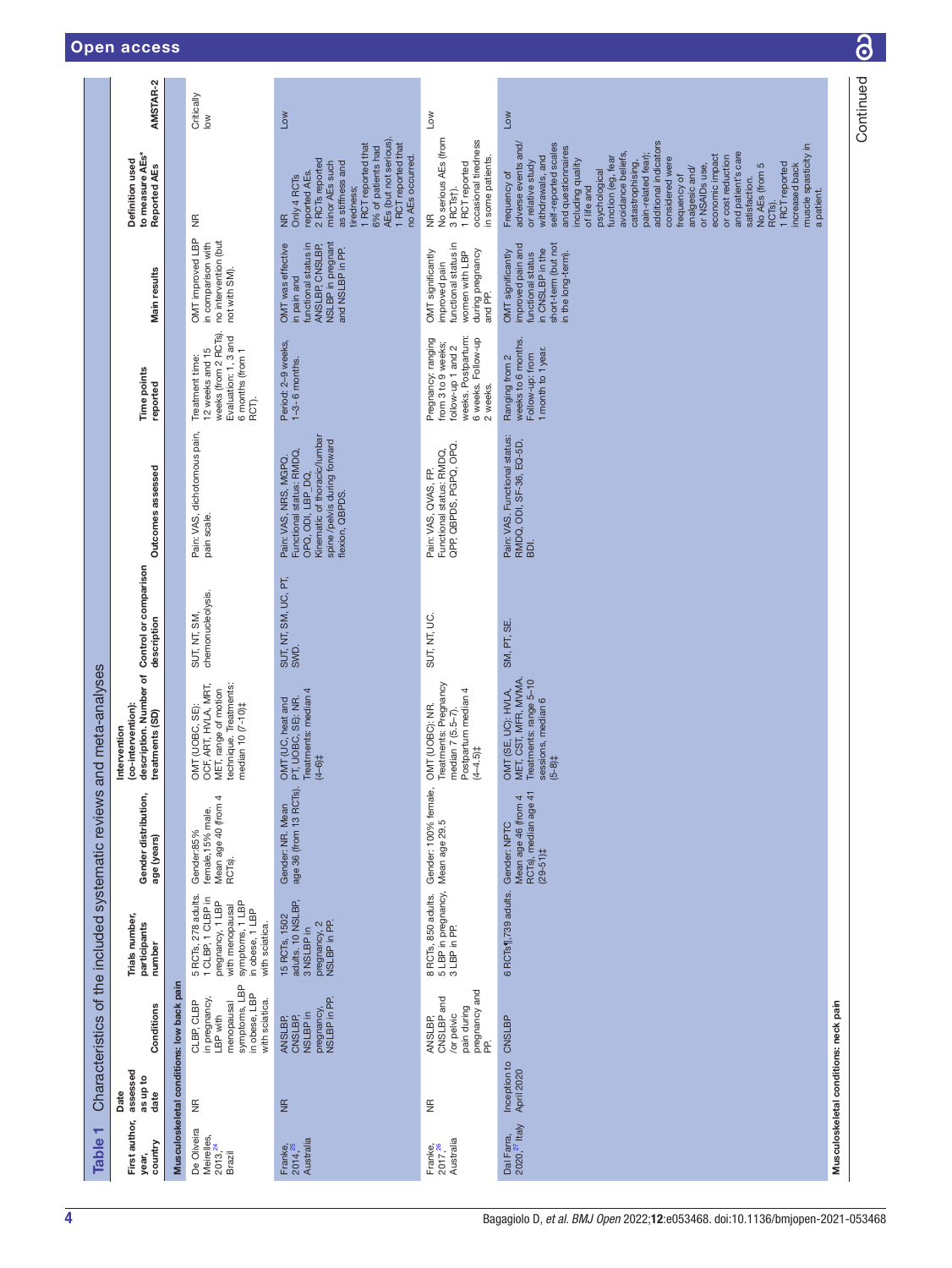|                   | AMSTAR-2                                                                        | <b>Low</b>                                                                                                                                                                                              |                                                     | Low                                                                                                                                                                                                                                 |                       | Critically<br>Iow                                                                                                                                                                                                                                                                                                                                                                                                                     |                         | Mo7                                                                                                                          |                     | <b>Low</b>                                                                                                                                                                                     | Continued |
|-------------------|---------------------------------------------------------------------------------|---------------------------------------------------------------------------------------------------------------------------------------------------------------------------------------------------------|-----------------------------------------------------|-------------------------------------------------------------------------------------------------------------------------------------------------------------------------------------------------------------------------------------|-----------------------|---------------------------------------------------------------------------------------------------------------------------------------------------------------------------------------------------------------------------------------------------------------------------------------------------------------------------------------------------------------------------------------------------------------------------------------|-------------------------|------------------------------------------------------------------------------------------------------------------------------|---------------------|------------------------------------------------------------------------------------------------------------------------------------------------------------------------------------------------|-----------|
|                   | to measure AEs*<br>Definition used<br>Reported AEs                              | such as tiredness on<br>Only 1 RCT reported<br>the day of treatment<br>symptoms in other<br>'familiar' regions,<br>not serious AEs,<br>and short-term<br>aggravation of<br>were noted.<br>$\frac{1}{2}$ |                                                     |                                                                                                                                                                                                                                     |                       | vegetative symptoms<br>1 RCT reported AEs<br>in 11 RCTs. No AEs<br>occurred in 4 RCTs.<br>not related to OMT.<br>NR<br>AEs not evaluated<br>1 RCT reported<br>aggravation of<br>patients (4)<br>after OMT.                                                                                                                                                                                                                            |                         | AEs not evaluated in<br>Number and types<br>2 RCTs reported<br>3RCTs,<br>no AEs.<br>of AEs.                                  |                     | All RCTs reported<br>that no serious<br>or statistically<br>significant AEs<br>occurred.<br>$\frac{\alpha}{2}$                                                                                 |           |
|                   | Main results                                                                    | not functional status<br>improved pain, but<br>OMT significantly<br>in CNSNP.                                                                                                                           |                                                     | OMT, in comparison NR<br>to SC, was<br>significantly effective<br>disability as well as<br>in improving QoL.<br>in reducing pain<br>and increasing                                                                                  |                       | and ii) contradictory<br>low methodological<br>were evaluated by<br>condition due to i)<br>for any paediatric<br>(when conditions<br>conditions under<br>which two RCTs<br>individual RCTs)<br>were performed.<br>evidence on the<br>efficacy of OMT<br>quality of RCTs<br>No conclusive<br>results for the                                                                                                                           |                         | intensity, frequency<br>OMT reduced pain<br>in patients with<br>and disability<br>headache.                                  |                     | OMT, in comparison<br>such as abdominal<br>pain, constipation,<br>symptoms of IBS,<br>improved general<br>or standard care,<br>to sham therapy<br>diarrhoea, and<br>reduced the<br>well-being. |           |
|                   | <b>Time points</b><br>reported                                                  | Ranging from 6 to 11<br>weeks. Follow-up: 3<br>months (in 2 RCTs).                                                                                                                                      |                                                     | Duration of trial or<br>follow-up period:<br>ranging from 42<br>to 168 days (1-6<br>months).                                                                                                                                        |                       | ADHD, congenital<br>duct obstruction,<br>6 months follow-<br>Musculoskeletal,<br>up. Respiratory,<br>Cerebral Palsy:<br>discharge from<br>posttreatment.<br>dysfunctional<br>nasolacrimal<br>Prematurity:<br>hospital.<br>voiding:                                                                                                                                                                                                    |                         | Ranging from IAT to<br>Follow-up: 1, 3<br>6 months.<br>months.                                                               |                     | Ranging from 1 week<br>to 3 months. Follow-<br>weeks), long-term (3,<br>12 months).<br>up: short-term (2, 4                                                                                    |           |
|                   | Outcomes assessed                                                               | Functional status: NDI, NQ.<br>Pain: VAS, NRS, NPPQ.                                                                                                                                                    |                                                     | Pain: VAS. Disability: RMDQ.<br>SF-36, QOL                                                                                                                                                                                          |                       | tympanograms, Audiometrics,<br>(MO, MOV, MCV, OVA, CVA).<br>Preterm infants: LOS, DWG.<br>reflectometer. CNLDO: FDT,<br>MEP, PEF. Musculoskeletal:<br>MJT. Dysfunctional voiding:<br>Otitis media: Antibiotic use,<br>GMFM-66, PEDI, WeeFIM.<br>Respiratory: RR, EV, flow,<br>Infantile colic: MNHSCS.<br>SI, surgery -free months,<br>TM, SF, Kinesiographics<br><b>ADHD: Conners Scale.</b><br>Cerebral palsy: CHQ,<br>DV symptoms. |                         | UC, SM, OE, PMR, rest. HIT-6 score, HF, WD, PI, DC.                                                                          |                     | score, FIS score, HAD, BDI,<br>IBSQoL2000, FBDSI.<br>Pain: VAS. Constipation,<br>diarrhoea, AD, RS, CTT,<br>meteorism. IBS severity                                                            |           |
|                   | Control or comparison<br>description                                            | SM, PT.                                                                                                                                                                                                 |                                                     | hot and/or cold packs,<br>TENS, SM, LT, ROM<br>SUT, SE, PT, SC, use<br>of an oral appliance,<br>activities, LTP.                                                                                                                    |                       | postural drainage,<br>bronchodilators.<br>UC, NT, SM, WL,<br>SM +placebo,<br>SM +Echinacea,                                                                                                                                                                                                                                                                                                                                           |                         |                                                                                                                              |                     | UC, SM.                                                                                                                                                                                        |           |
|                   | description. Number of<br>(co-intervention):<br>treatments (SD)<br>Intervention | Treatments: median 5<br>OMT (SUT, UC): NR.<br>$(5-6)$ #                                                                                                                                                 |                                                     | and/or muscle relaxants,<br>inflammatory, analgesics<br>MET, MFR, HVLA, BLT,<br>CST, JA, MT, ST, FPR.<br>therapies and CAM):<br>OMT (non-steroidal<br>supports, physical<br>medications, anti-<br>Treatments: NR.<br>UC, SE, lumbar |                       | techniques (ART, BLT,<br>BLM, CS, FPR, MET,<br>OMT: VO, CST, OMT<br>Treatment: median 4<br>MFR or rib-raising).<br>$(3 - 5)$ #                                                                                                                                                                                                                                                                                                        |                         | use of protocols (in two<br>NBT (in three studies)<br>studies). Treatment:<br>OMT (UC, triptans,<br>median 4 (3-5)‡<br>PMR): |                     | abdomen and sacrum),<br>different body region,<br>VO (approach on the<br>abdomen and spine,<br>NBT. Treatments:<br>OMT: applied to<br>median 5 (3-5)#                                          |           |
|                   | Gender distribution,<br>age (years)                                             | Gender: NR.<br>Mean age 44.                                                                                                                                                                             |                                                     | 40% male. Mean age<br>52 (from 5 RCTs),<br>Gender: 60% female,<br>range 23-54 (from 2<br>RCT <sub>S</sub> ).                                                                                                                        |                       | Range from premature<br>infants>28 weeks to<br>Gender: NR<br>18 years.                                                                                                                                                                                                                                                                                                                                                                |                         | Gender: 78% female,<br>Mean age 39.4 (from<br>22% male (from 3<br>RCTs).<br>3 RCTs).                                         |                     | Gender: 79% female,<br>RCTs). Mean age 47.<br>21% male (from 3                                                                                                                                 |           |
|                   | Trials number,<br>participants<br>number                                        | 3 RCTs, 123 adults.                                                                                                                                                                                     |                                                     | 1 Fibromyalgia,<br>1 TMD,<br>1 NSNP, 1 CNSBP,<br>2 CNSLBP, 1<br>7 RCTs**, 759<br><b>CNSNP.</b><br>adults.                                                                                                                           |                       | 1 prematurity, 1 IC,<br>1 CNLDO, 1 DV.<br>2 CP, 4 respiratory<br>3 musculoskeletal<br>function, 1 ADHD,<br>conditions, 3 OM<br>neonates/infants<br>(from 16 RCTs)§.<br>17 RCTs, 887                                                                                                                                                                                                                                                   |                         | adults. 2 migraine,<br>3 tension-type<br>5 RCTs, 235<br>headache                                                             |                     | 5 RCTs. 204 adults.                                                                                                                                                                            |           |
|                   | Conditions                                                                      | CNSNP                                                                                                                                                                                                   | Musculoskeletal conditions: chronic non-cancer pain | Fibromyalgia,<br>TMD, CNSLBP,<br>CNSBP, CNSNP,<br>CNP.<br>CNCP:                                                                                                                                                                     |                       | function, ADHD,<br>musculoskeletal<br>conditions, OM,<br>prematurity, IC,<br>CP, respiratory<br>CNLDO, DV.<br>conditions:<br>Paediatric                                                                                                                                                                                                                                                                                               |                         | tension-type<br>headache:<br>headache<br>migraine,<br>Primary                                                                |                     | Irritable bowel<br>syndrome                                                                                                                                                                    |           |
| Continued         | assessed<br>as up to<br>Date<br>date                                            | $rac{\pi}{2}$                                                                                                                                                                                           |                                                     | NR starting<br>date. Until<br>July 2019                                                                                                                                                                                             |                       | Inception to<br>November<br>2012                                                                                                                                                                                                                                                                                                                                                                                                      | Neurological conditions | Inception to<br>April 2016                                                                                                   |                     | to October<br>Inception<br>2013                                                                                                                                                                |           |
| ٣<br><b>Table</b> | First author,<br>country<br>year,                                               | Australia<br>Franke,<br>2015, <sup>28</sup>                                                                                                                                                             |                                                     | Rehman<br>2020, <sup>29</sup><br>Canada                                                                                                                                                                                             | Paediatric conditions | South Korea<br>Posadzki,<br>2013, <sup>30</sup>                                                                                                                                                                                                                                                                                                                                                                                       |                         | Cerritelli<br>2017, <sup>31</sup> Italy                                                                                      | Visceral conditions | Australia<br>Muller<br>2014, <sup>32</sup>                                                                                                                                                     |           |

 $\partial$ 

# Open access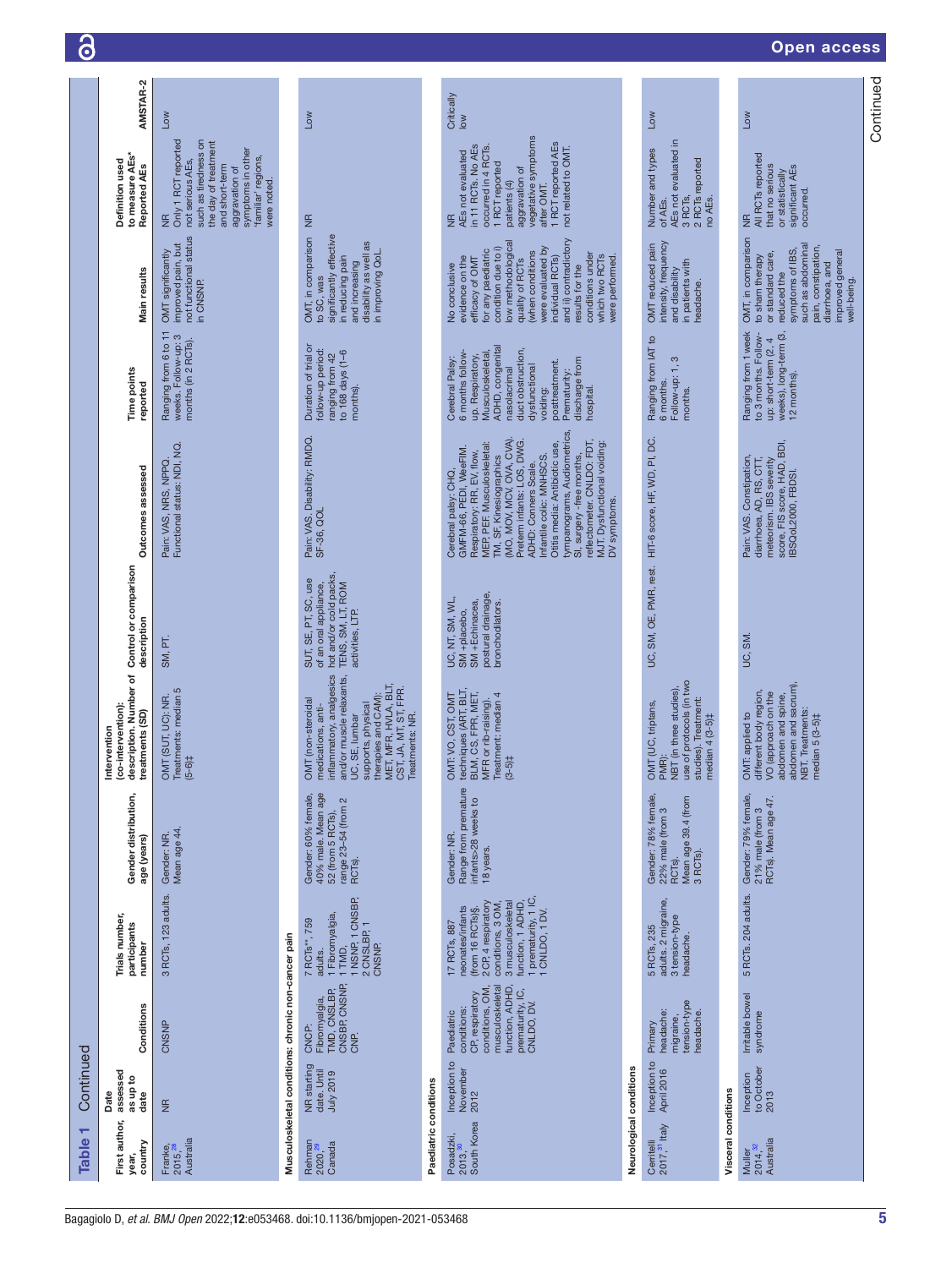|                                        | Table 1 Continued                                                                                                                             |                                                      |                                                                                                                                                                                                                  |                                                                                                                                                                                                                                                                                                                                                                                                                                                          |                                                                                                       |             |                                                                                                                                                                                                                                                                                                                                                                                                                                                                                                                                                                                                                                                                                                                                                                                                                                                                                                                                                                                                                                                                                                                                                                                                                                                                                                                                                                                                                                                                                                                                                                                                                                                                                                                                                                                                                                                                                                                                                                                                                                                                                                                                                                                                                               |                         |              |                                                    |          |
|----------------------------------------|-----------------------------------------------------------------------------------------------------------------------------------------------|------------------------------------------------------|------------------------------------------------------------------------------------------------------------------------------------------------------------------------------------------------------------------|----------------------------------------------------------------------------------------------------------------------------------------------------------------------------------------------------------------------------------------------------------------------------------------------------------------------------------------------------------------------------------------------------------------------------------------------------------|-------------------------------------------------------------------------------------------------------|-------------|-------------------------------------------------------------------------------------------------------------------------------------------------------------------------------------------------------------------------------------------------------------------------------------------------------------------------------------------------------------------------------------------------------------------------------------------------------------------------------------------------------------------------------------------------------------------------------------------------------------------------------------------------------------------------------------------------------------------------------------------------------------------------------------------------------------------------------------------------------------------------------------------------------------------------------------------------------------------------------------------------------------------------------------------------------------------------------------------------------------------------------------------------------------------------------------------------------------------------------------------------------------------------------------------------------------------------------------------------------------------------------------------------------------------------------------------------------------------------------------------------------------------------------------------------------------------------------------------------------------------------------------------------------------------------------------------------------------------------------------------------------------------------------------------------------------------------------------------------------------------------------------------------------------------------------------------------------------------------------------------------------------------------------------------------------------------------------------------------------------------------------------------------------------------------------------------------------------------------------|-------------------------|--------------|----------------------------------------------------|----------|
| country<br>year,                       | First author, assessed<br>op dn se<br>Date<br>date                                                                                            | Conditions                                           | Trials number,<br>participants<br>number                                                                                                                                                                         | Gender distribution,<br>age (years)                                                                                                                                                                                                                                                                                                                                                                                                                      | description. Number of Control or comparison<br>(co-intervention):<br>treatments (SD)<br>Intervention | description | Outcomes assessed                                                                                                                                                                                                                                                                                                                                                                                                                                                                                                                                                                                                                                                                                                                                                                                                                                                                                                                                                                                                                                                                                                                                                                                                                                                                                                                                                                                                                                                                                                                                                                                                                                                                                                                                                                                                                                                                                                                                                                                                                                                                                                                                                                                                             | Time points<br>reported | Main results | to measure AEs*<br>Definition used<br>Reported AEs | AMSTAR-2 |
| Subgroup analysis.<br>rMedian (Q1-Q3). | 16 RCTs, only seven trials were used in our study.<br>SThe number is not reported for a RCT on asthma.<br>Reported by the Authors of the SRs. | In personal communications from authors of two RCTs. | JA, joint articulation; LBP, low back pain; LBP-DQ, low back pain disability questionnaire; LOS, length of stay;<br>VD, work disability; WeeFIM, functional independence measure for children; WL, waiting list. | 3SQoL 2000, IBS quality of life; AD, abdominal distension; ADHD, attention deficit /hyperactivity disorder; AE,<br>nealth questionnaire; CNCP, chronic non-cancer pain; CNLDO, congenital nasolacrimal duct obstruction; CNP,<br>NPPQ, Northwick park pain questionnaire; NPTC, not possible to calculate; NQ, Nordic questionnaire; NR, not<br>sham manipulation; ST, Spencer technique; SUT, sham ultrasound treatment; SWD, short-wave diathermy; TEI |                                                                                                       |             | osteopathic maniputitive traathy pain questionraire; Pedi , paedatric evaluation of disability inventory; PEF, peak expriatory flow; PGPQ, pelviatory flow; PGPQ, pain of sability inverview, PPGPQS, pain of also protons inc<br>disability scale; QPP; quadruple visual analogue scale; RMDQ, RMand Momis disability questionnaire; ROM, range of movement; RR, respriatory rate; RS, restribity; SQ, standard care; SD, standard deviation; SE, specific exer<br>requency of pain; FPR, factiliated position-86, gross motor function measure-66; HAD, hospital anxiely and depression; HF, headache impact test-6; HVLA, high velocity low amplitude thrust; Mi, mmediately after theather bow<br>LT, light touch; LTR, laser therapy; MCV, maximal closing velocity; MEP, mid expiratory phase; MET, muscle energy treatment; MFR, myofascial release; MGPD, Mc Gill pain questionnaire; MJT, modified jones<br>NS, transcutaneous electrical nerve stimulation; TM, Trunk morphology; TMD, temporomandibular disorder; UC, usual care; UOBC, usual obstetrical care; WAS, wisual analogic scale; VO, visceral osteopathy;<br>adverse events; ANSLBP, acute non-specific low back pain; ART, articulatory treatment; BDI, Beck Depression Index; BLM, balanced membranous tension; BLT, balanced ligamentous tension; CHQ, child<br>chronic neck pain; CNSBP, chronic non-specific body pain; CNSLBP, chronic nonspecific low back pain; CNSNP, chronic nonspecific neck pain; CP, cerebral palsy; CS, counterstains; CST, cranial sacral<br>test, mean numbers of hours spent crying, and seeping, MO, maximal maximal opening welocity, MPT, myofascial release teatment; MT, membranous tension; MVMA, medium velocity meetium amplitude; NBT, need based teatment; NDr,<br>reported; NRS, numeric rating scale; NSNR; non-specific neck pain; NT, no treatment; OCF, osteopathy in cranial field; ODi, oswestry disability Index; OE, osteopathic evaluation; OM, othis media; OMT,<br>herapy; CTT, colonic transit time; CVA, cranal field; CVA, cranal valut asymmetry; DC, drug consumption; DV, dysfunctional volding; DVG, daily weight gain; EV, expiratory volume; FBDSi, functional baved discorder severity |                         |              |                                                    |          |



<span id="page-5-0"></span>Figure 1 Flow diagram of screened articles.

and may change the estimate), low quality (further research is very likely to have an important impact on confidence in the estimate of effect and is likely to change the estimate) and very low quality (there is great uncertainty about the estimate).<sup>[22](#page-13-21)</sup> To provide a simple indication of the results for the readers, we developed a 'Traffic Light Evidence' (TLE) derived from the SR or/ and MA evidence. The colour of the TLE is explained in supplemental material. Moreover, we created an 'overall TLE' (OTLE) resulting from: green light, high-quality evidence from MAs indicates intervention effectiveness; yellow light, promising evidence suggests possible effectiveness, but more research would increase our confidence in the estimate of the effect; red light, limited or inconclusive evidence.

# **RESULTS**

# Literature search results and study selection

The literature search yielded 13128 potentially relevant articles, and after eliminating duplicate articles (4778), 8350 articles were screened (see [figure](#page-5-0) 1). After reading the titles and abstracts, 44 full texts were selected for eligibility of which 35 were excluded (see [online supple](https://dx.doi.org/10.1136/bmjopen-2021-053468)[mental table 1](https://dx.doi.org/10.1136/bmjopen-2021-053468)) and 9 SRs were considered relevant and included in this overview. A review that agreed with the outcomes of the current review was identified in PROS-PERO (CRD42020162479). The authors were contacted and replied that the results were not yet available. The agreement on the eligibility of the included studies, performed by the two authors (DB and DR), resulted in a 0.78 kappa value.<sup>[23](#page-13-22)</sup>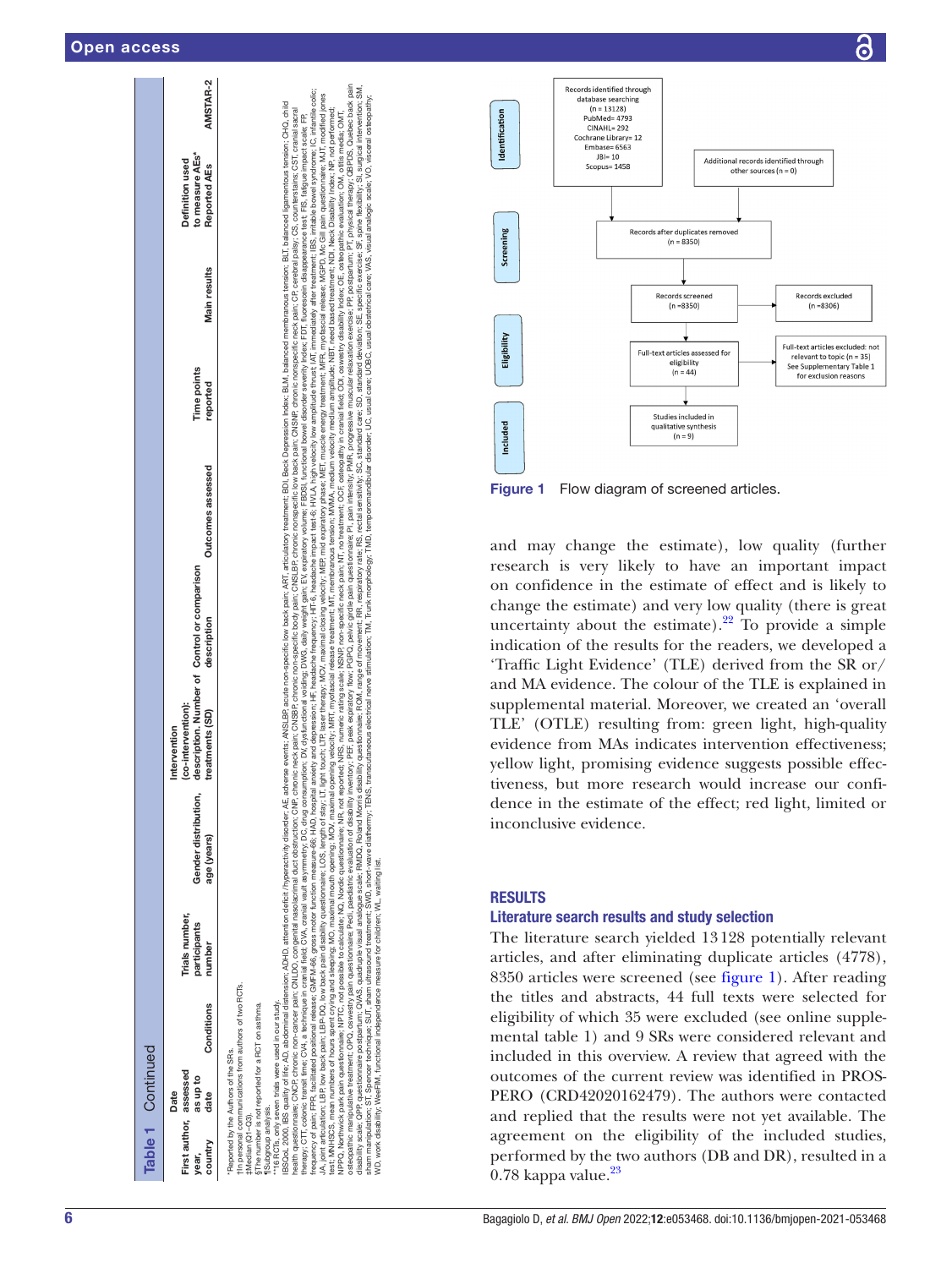# Description of included reviews

This overview included nine SRs published between 2013 and 2020. Eight articles were published in English and one in Portuguese.

Six SRs focused on musculoskeletal conditions $24-29$ and one each on paediatric, $30$  neurological $31$  and visceral conditions[.32](#page-14-3) Detailed information on the included SRs/ MAs is available in tables [1 and 2](#page-3-0). The SRs included 71 primary studies with 5577 participants. Considering the overlapping of 14 trials and 1837 participants, the primary trials were 57 with 3740 participants [\(online supplemental](https://dx.doi.org/10.1136/bmjopen-2021-053468) [tables 2, 3](https://dx.doi.org/10.1136/bmjopen-2021-053468)). The TLE is reported in [online supplemental](https://dx.doi.org/10.1136/bmjopen-2021-053468) [table 4\)](https://dx.doi.org/10.1136/bmjopen-2021-053468) and the OTLE is presented in [table](#page-9-0) 3 and [online](https://dx.doi.org/10.1136/bmjopen-2021-053468) [supplemental table 4](https://dx.doi.org/10.1136/bmjopen-2021-053468).

# Musculoskeletal conditions

# Low back pain

Four reviews $24-27$  with 34 RCTs (41 comparators) and 3369 participants assessed the efficacy of OMT on LBP, including acute LBP, chronic LBP (CLBP), LBP with sciatica, CLBP with menopause symptoms, LBP in obese patients, acute non-specific LBP (ANSLBP), chronic nonspecific LBP (CNSLBP) and/or LBP and pelvic girdle pain in pregnancy and postpartum (PP). Taking into account overlapping, there were 22 effective trials with a total of 2053 participants.

The SR performed by De Oliveira and colleagues considered LBP in obese patients, CLBP, CLBP with sciatica and LBP in menopause or pregnancy. $24$  The review included five trials with 278 participants, and three RCTs were also reported in two more SRs (see [online](https://dx.doi.org/10.1136/bmjopen-2021-053468) [supplemental tables 2, 3](https://dx.doi.org/10.1136/bmjopen-2021-053468) for details). Conflicting results were derived from the primary studies. In the intergroup analysis, OMT was not effective in reducing pain in the majority of the trials. Notably, in all RCTs, the results of functional outcomes were not analysed. Using the PEDro tool, the methodological quality of the five RCTs was classified by the authors as fair to excellent (PEDro range: from 5 to 9 out of 11 points). The OTLE for OMT efficacy in reducing pain in LBP with sciatica and LBP with menopausal symptoms was assessed to be red. Adverse events were not analysed.

The SR of Franke and colleagues included 15 trials with 1502 CNSLBP or ANSLBP participants.<sup>25</sup> Ten trials (1141) participants) and 9 RCTs (1046 participants) investigated the effectiveness of OMT on pain and functional status, respectively. Nine RCTs were also reported in other SRs (see [online supplemental tables 2, 3](https://dx.doi.org/10.1136/bmjopen-2021-053468) for details). The metaanalysis revealed a medium and small effect in reducing pain and improving functional status, respectively, and a moderate quality of evidence (downgraded due to inconsistency). Moreover, considerable (pain) and moderate (functional status) heterogeneities were found. Similar meta-analysis results (effect and heterogeneity) have also been found in a subanalysis evaluating the effectiveness of OMT in CNSLBP patients (six trials, 771 participants). The GRADE performed by the authors revealed both a

moderate quality of evidence for pain and a high quality of evidence for functional status.

Three trials (four comparators) with 242 participants evaluated the effectiveness of OMT versus obstetric care, sham ultrasound and untreated, for NSLBP in pregnant women. A large and a medium effects in reducing pain and improving functional status, respectively, were identified. Considerable (pain) and substantial (functional status) heterogeneity were found. GRADE evaluation by the authors reported a low quality of evidence for both outcomes.

Two RCTs with 119 participants evaluated the effectiveness of OMT for NSLBP in PP women. A large effect of OMT in reducing pain and improving functional status was identified. No heterogeneity was found. However, a moderate quality of evidence for both outcomes was revealed. The methodological quality of all RCTs, evaluated by the authors using the RoB from the CBRG, $^{18}$  $^{18}$  $^{18}$ reported a low and a high RoB for 13 and 2 RCTs, respectively. However, considering the last version of the CBN Group,[19](#page-13-13) we rated all RCTs at high RoB [domains at high RoB (% of RCTs): care provider (100%), patient blinding  $(67\%)$ , outcome assessor blinding  $(67\%)$ , groups similar at baseline (27%), lack of intention to treat analysis use  $(27\%)$ , free of selective outcome report  $(13\%)$ , dropouts described+acceptable (7%), similar timing outcome assessment (7%) and compliance acceptable (7%)]. The OTLE for the outcomes of each condition was assessed to be yellow.

Adverse events were evaluated in only 4 out of the 15 primary studies. Two RCTs reported minor adverse events such as stiffness and tiredness, one no adverse event and the last one evidenced adverse events not related to the treatment intervention.

In another SR, Franke and colleagues<sup>[26](#page-13-18)</sup> identified eight RCTs with 850 participants evaluating the efficacy of OMT on NSLBP and pelvic girdle pain in pregnancy (five RCTs, seven comparisons) and on NSLBP in PP women (three trials and three comparisons) (see [online supplemental](https://dx.doi.org/10.1136/bmjopen-2021-053468)  [tables 2, 3](https://dx.doi.org/10.1136/bmjopen-2021-053468) for overlapping). The pooled analysis of five RCTs with 677 pregnancy participants reported the efficacy of OMT in reducing pain and improving functional status; however, a medium effect and a considerable heterogeneity were revealed. The GRADE performed by the authors indicated a moderate quality of evidence.

The meta-analysis including three studies with 173 PP participants revealed a significant effect in favour of OMT in reducing pain and improving functional status, although a large effect and substantial/considerable heterogeneity for both outcomes were reported. The GRADE performed by the authors also found a low quality of evidence.

The methodological quality of the included studies evaluated by the authors using the CBRG, $^{18}$  identified a low RoB for all RCTs. Considering the CBN Group,<sup>19</sup> we rated all RCTs as at high RoB [domains at high RoB (% of RCTs): patient binding (100%), care provider binding (100%), outcome assessor blinding (100%), dropouts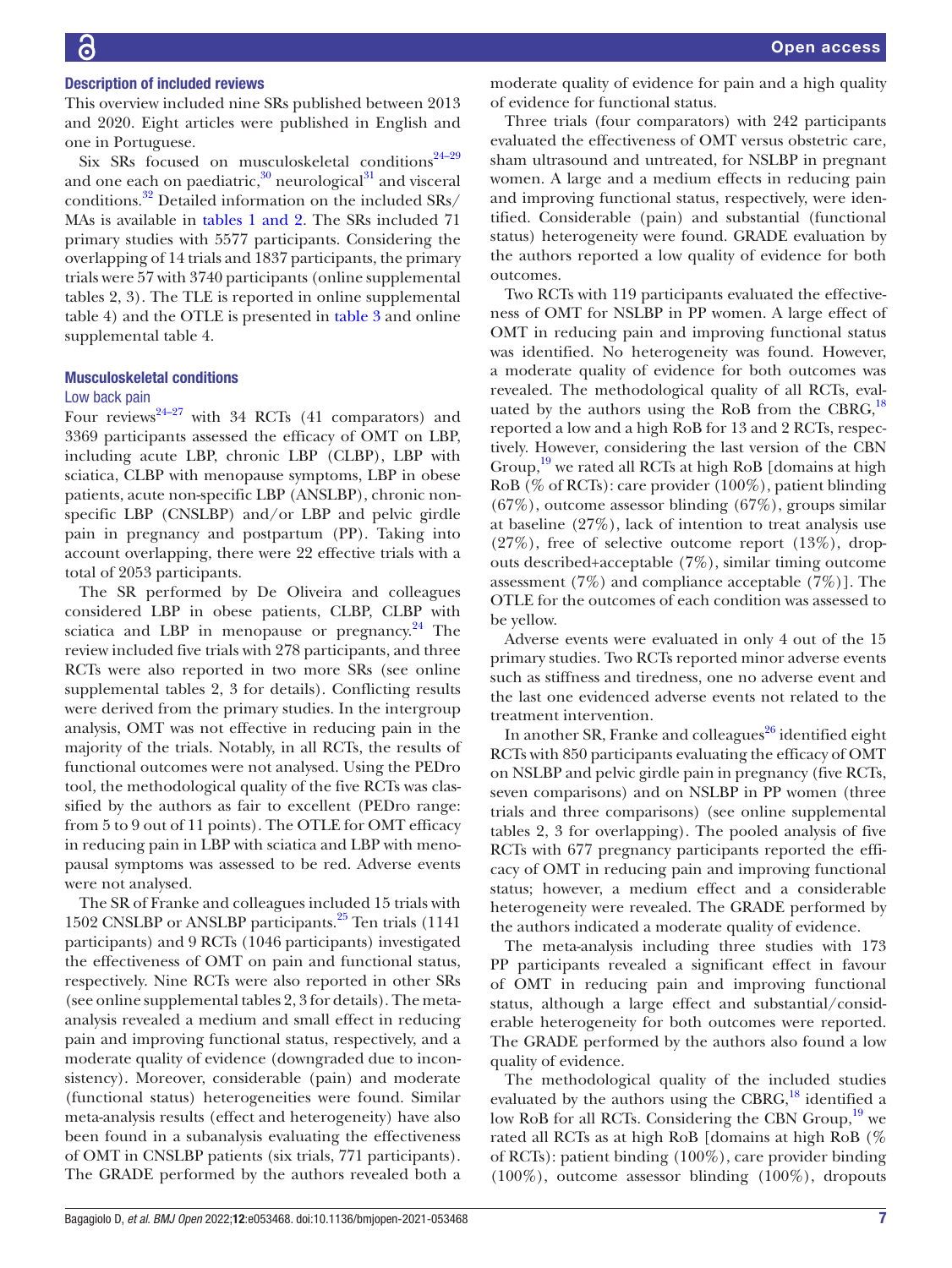|                                                   |                                                                                          | Table 2 Quality of the primary RCTs included in the systematic reviews/meta-analyses and meta-analyses quantitative results |
|---------------------------------------------------|------------------------------------------------------------------------------------------|-----------------------------------------------------------------------------------------------------------------------------|
| First author, year, country                       | Primary studies quality. GRADE Meta-analysis data                                        |                                                                                                                             |
| Musculoskeletal conditions: low back pain         |                                                                                          |                                                                                                                             |
| De Oliveira Meirelles, 2013, <sup>24</sup> Brazil | Pedro score: 6 (2 RCTs), 9 (1<br>RCT), 7 (1 RCT), 5 (1 RCT).                             | NP                                                                                                                          |
| Franke, 2014, <sup>25</sup> Australia             | Low RoB (13 RCTs, low risk of<br>bias in at least six categories).<br>High RoB (2 RCTs). |                                                                                                                             |
|                                                   | <b>GRADE</b>                                                                             |                                                                                                                             |
|                                                   | <b>ANSLBP and CNSLBP</b>                                                                 |                                                                                                                             |
|                                                   | Pain: MODERATE                                                                           | Pain: (MD -12.91; 95% CI: -20.00 to -5.82). $I^2=86\%$ .                                                                    |
|                                                   | <b>Functional status: MODERATE</b>                                                       | Functional status: (SMD -0.36; 95% CI: -0.58 to -0.14).<br>$I^2 = 57\%$ .                                                   |
|                                                   | <b>CNSLBP</b>                                                                            |                                                                                                                             |
|                                                   | Pain: MODERATE                                                                           | Pain: (MD -14.93; 95% CI: -25.18 to -4.68). $I^2$ =89%.                                                                     |
|                                                   | <b>Functional status: HIGH</b>                                                           | Functional status: (SMD -0.32; 95% CI: -0.58 to -0.07).<br>$I^2 = 49\%$ .                                                   |
|                                                   | <b>NSLBP in pregnancy</b>                                                                |                                                                                                                             |
|                                                   | Pain: LOW                                                                                | Pain: (MD -23.01; 95% CI: -44.13 to -1.88). $I^2=91\%$ .                                                                    |
|                                                   | <b>Functional status: LOW</b>                                                            | Functional status: (SMD -0.80; 95% CI: -1.36 to -0.23).<br>$I^2 = 76\%$ .                                                   |
|                                                   | <b>NSLBP in PP</b>                                                                       |                                                                                                                             |
|                                                   | Pain: MODERATE                                                                           | Pain: (MD -41.85; 95% CI: -49.43 to -34.27). $I^2=0\%$ .                                                                    |
|                                                   | <b>Functional status: MODERATE</b>                                                       | Functional status: (SMD -1.78; 95% CI: -2.21 to -1.35).<br>$I^2 = 0\%$ .                                                    |
| Franke, 2017, <sup>26</sup> Australia             | Low RoB (all RCTs, low risk of                                                           |                                                                                                                             |
|                                                   | bias in at least six categories).<br><b>GRADE</b>                                        |                                                                                                                             |
|                                                   | <b>NSLBP</b> in pregnancy                                                                |                                                                                                                             |
|                                                   | Pain: MODERATE                                                                           | Pain: (MD -16.75; 95% CI: -31.79 to -1.72). $I^2=94\%$ .                                                                    |
|                                                   | <b>Functional status: MODERATE</b>                                                       | Functional status: (SMD -0.50; 95% CI: -0.93 to -0.07).<br>$I^2 = 84\%$ .                                                   |
|                                                   | LBP in PP                                                                                |                                                                                                                             |
|                                                   | Pain: LOW                                                                                | Pain: (MD -38.00; 95% CI: -46.75 to -29.24). $I^2$ =68%.                                                                    |
|                                                   | Functional status: LOW                                                                   | Functional status: (SMD -2.12; 95% CI: -3.02 to -1.22).                                                                     |
|                                                   |                                                                                          | $I^2 = 81\%$ .                                                                                                              |
| Dal Farra, 2020, <sup>27</sup> Italy              | High RoB (all RCTs).                                                                     |                                                                                                                             |
|                                                   | <b>GRADE</b>                                                                             |                                                                                                                             |
|                                                   | <b>CNSLBP</b>                                                                            |                                                                                                                             |
|                                                   | Pain: LOW                                                                                | Pain: (SMD -0.57; 95% CI: -0.90 to -0.25). $I^2=72\%$ .                                                                     |
|                                                   | <b>Functional status: LOW</b>                                                            | Functional status: (SMD -0.34; 95% CI: - 0.65 to -0.03).<br>$I^2 = 71\%$ .                                                  |
|                                                   | Functional status (12 weeks<br>follow-up): LOW                                           | Functional status 12 weeks follow-up: (SMD -0.14; 95% CI:<br>$-0.31$ to 0.03). $I^2=0\%$ .                                  |
| Musculoskeletal conditions: neck pain             |                                                                                          |                                                                                                                             |
| Franke, 2015, <sup>28</sup> Australia             | Low RoB (all RCTs, low risk of<br>bias in at least six categories).                      |                                                                                                                             |
|                                                   | <b>GRADE</b>                                                                             |                                                                                                                             |
|                                                   | <b>CNSNP</b><br>Pain: MODERATE                                                           | Pain: (MD -13.04, 95% CI: -20.64 to -5.44). $I^2=34\%$ .                                                                    |
|                                                   | <b>Functional status: MODERATE</b>                                                       | Functional status: (SMD: -0.38, 95% CI: -0.88 to 0.11).<br>$I^2 = 0\%$ .                                                    |
|                                                   |                                                                                          |                                                                                                                             |

Continued

 $\overline{\partial}$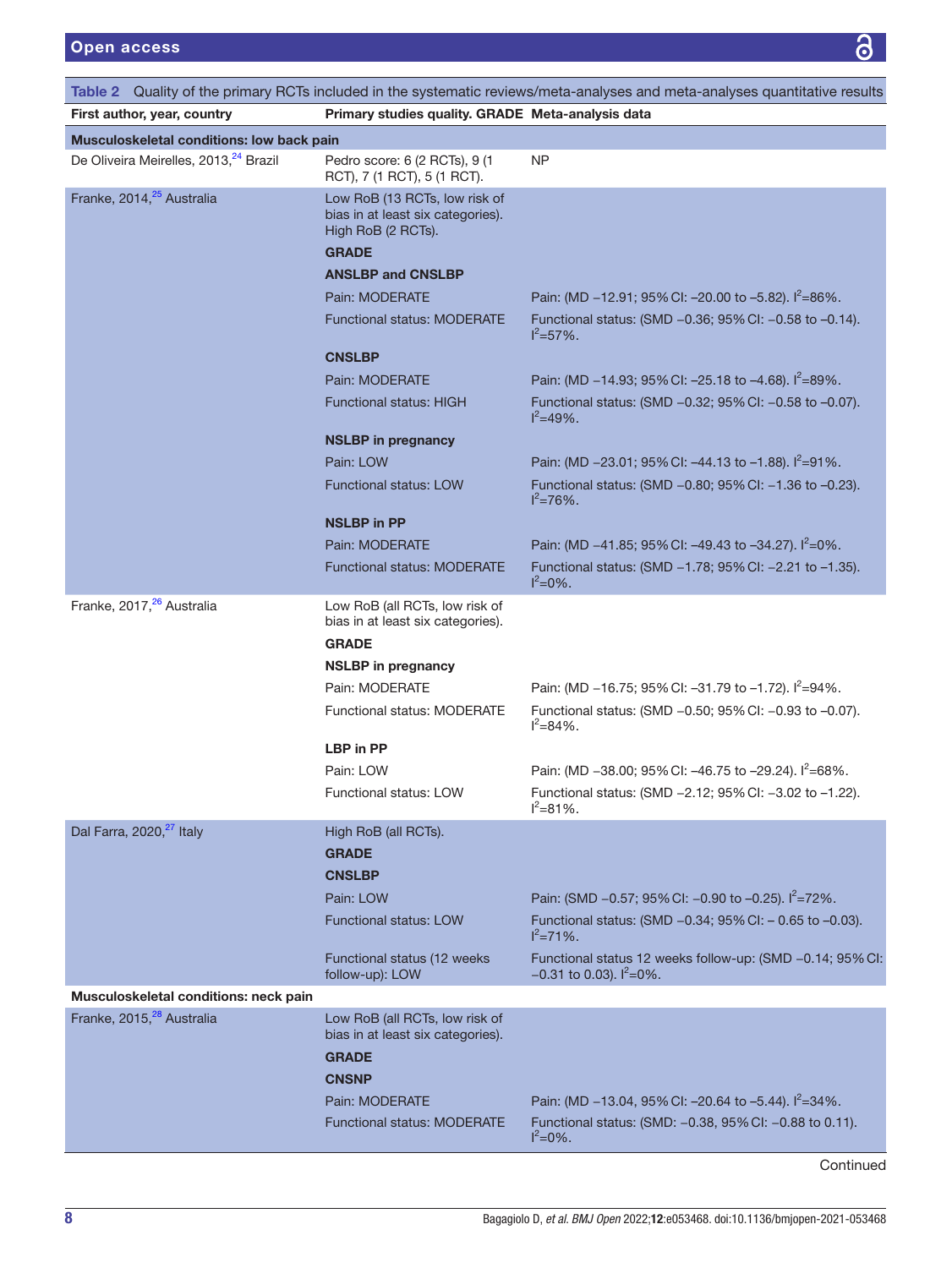| Continued<br>Table 2                                |                                                                     |                                                                                 |
|-----------------------------------------------------|---------------------------------------------------------------------|---------------------------------------------------------------------------------|
| First author, year, country                         | Primary studies quality. GRADE Meta-analysis data                   |                                                                                 |
| Musculoskeletal conditions: chronic non-cancer pain |                                                                     |                                                                                 |
| Rehman, 2020, <sup>29</sup> Canada                  | High RoB (all RCTs, based on a<br>modified RoB with six domains).   |                                                                                 |
|                                                     | <b>GRADE</b>                                                        |                                                                                 |
|                                                     | <b>CNCP</b>                                                         |                                                                                 |
|                                                     | Pain: MODERATE                                                      | Pain (OMT vs SC): (SMD - 0.37; 95% CI: - 0.58 to -0.17).<br>$I^2 = 25\%$ .      |
|                                                     | Disability: MODERATE                                                | Disability (OMT vs SC): (SMD -1.04; 95% CI: - 1.23 to<br>$-0.85$ ). $I^2=0\%$ . |
|                                                     | Quality of life: MODERATE                                           | Quality of life (OMT vs SC): (SMD 0.67; 95% CI: 0.29 to<br>1.05). $I^2=0\%$ .   |
| <b>Paediatric conditions</b>                        |                                                                     |                                                                                 |
| Posadzki, 2013, <sup>30</sup> South Korea           | High risk (all RCTs).                                               | <b>NP</b>                                                                       |
| <b>Neurology conditions</b>                         |                                                                     |                                                                                 |
| Cerritelli, 2017, <sup>31</sup> Italy               | JADAD NR*. The majority of<br>RCTs have high or unclear RoB.        | <b>NP</b>                                                                       |
| <b>Visceral conditions</b>                          |                                                                     |                                                                                 |
| Muller, 2014, <sup>32</sup> Australia               | Low RoB (all RCTs, low risk of<br>bias in at least six categories). | <b>NP</b>                                                                       |

\*Reported in methods but not performed.

ANSLBP, acute non-specific low back pain; CNCP, chronic non-cancer pain; CNP, chronic neck pain; CNSBP, chronic non-specific body pain; CNSLBP, chronic non- specific low back pain; CNSNP, chronic non-specific neck pain; MD, mean difference; NP, not performed; NR, not reported; OMT, osteopathic manipulative treatment; PP, postpartum; RCT, randomised controlled trial; RoB, risk of bias; SC, standard care; SMD, standard mean difference.

described +acceptable (25%), group similar at the baseline (25%), intention to treat analysis (25%), similar timing outcome assessment (25%) and compliance acceptable (12%)]. The OTLE for the outcomes of each condition was assessed to be yellow.

Concerning the adverse events, one study reported occasional tiredness in some patients after OMT, two studies (personal communications to authors SR) did not find adverse events and the remaining five studies did not analyse adverse events.

The SR by Dal Farra and colleagues $27$  evaluated the effectiveness of osteopathic interventions, performed by any type of manual therapist in CNSLBP patients. A subgroup analysis evaluating the effectiveness of OMT performed only by osteopaths identified six trials (eight comparisons) with 739 participants; five trials were also reported in other two further SRs (see [online supple](https://dx.doi.org/10.1136/bmjopen-2021-053468)[mental tables 2, 3](https://dx.doi.org/10.1136/bmjopen-2021-053468) for more details).

The authors revealed a significant effect, clinically relevant according to the CBN Group,<sup>19</sup> of OMT in reducing pain (medium effect) and improving functional status (small effect). However, substantial heterogeneity and a low quality of evidence (GRADE) were reported for both outcomes.

A further subanalysis, including two trials (three comparisons) with 548 participants, did not find evidence of OMT efficacy on functional status after a long-term treatment (12 weeks follow-up). Low quality of evidence and no heterogeneity were reported. The methodological quality of the primary studies, evaluated by the authors using the CBN Group, $19$  reported a high RoB for all RCTs [domains at high RoB (% of RCTs): high RoB for care provider (100%), patient blinding (50%), outcome assessor blinding (17%), participant allocation (33%) and reporting bias (17%)]. The OTLE for the outcomes was assessed to be yellow.

With regards to adverse events, a trial reported an increase in back muscle spasticity in one patient treated with OMT.

# Neck pain

Franke and colleagues $^{28}$  evaluating 3 RCTs (three comparators) with 123 participants, provided evidence that OMT exerted beneficial effects on chronic nonspecific neck pain (CNSNP). Specifically, a medium ES in reducing pain and a moderate quality of evidence on pain outcome were reported. A low level of heterogeneity was found. However, the meta-analysis did not show a significant effect on functional status. The methodological quality of all RCTs, evaluated by the authors using the  $CBRG<sup>18</sup>$  reported a low RoB for all RCTs. Considering the CBN Group, $^{19}$  we rated all RCTs at high RoB [domains] at high RoB (% of RCTs): patient blinding (67%), care provider (100%), outcome assessor blinding (67%), dropouts described+acceptable (33%) and intention to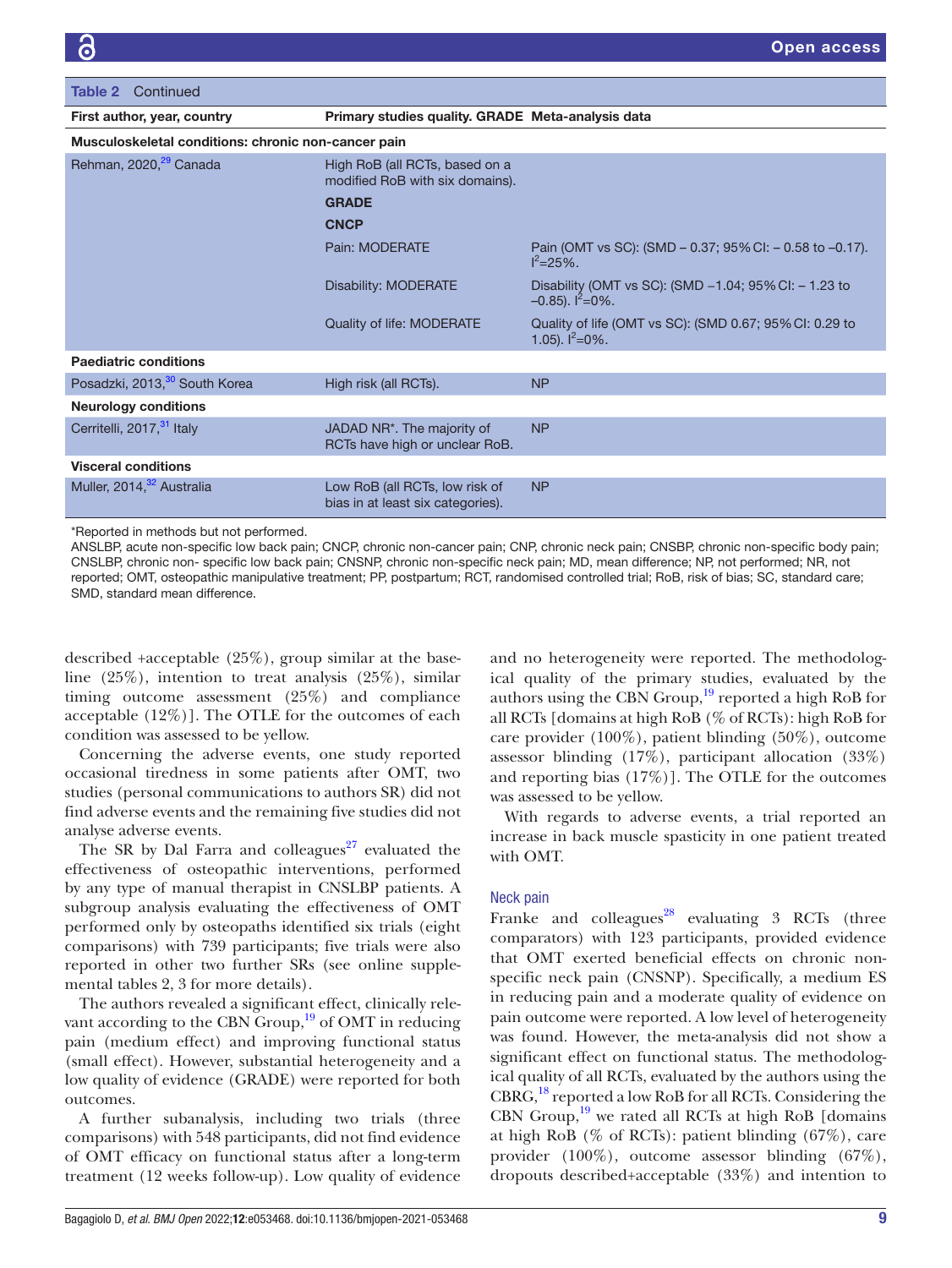<span id="page-9-0"></span>

| <b>Table 3</b> Overall traffic light evidence for OMT efficacy |                                       |                                          |
|----------------------------------------------------------------|---------------------------------------|------------------------------------------|
| <b>Conditions</b>                                              | First author, year                    | <b>Overall traffic light</b><br>evidence |
| <b>Musculoskeletal conditions</b>                              |                                       |                                          |
| 1.ANSLBP/CNSLBP                                                |                                       |                                          |
| Pain                                                           | Franke, 2014 <sup>25</sup>            |                                          |
|                                                                | Dal Farra, 2020 <sup>27</sup>         |                                          |
| <b>Functional status</b>                                       | Franke, 2014 <sup>25</sup>            |                                          |
|                                                                | Dal Farra, 2020 <sup>27</sup>         |                                          |
| 2.CNSLBP                                                       |                                       |                                          |
| Pain                                                           | Franke, 2014 <sup>25</sup>            |                                          |
|                                                                | Dal Farra, 2020 <sup>27</sup>         |                                          |
| <b>Functional status</b>                                       | Franke, 2014 <sup>25</sup>            |                                          |
|                                                                | Dal Farra, 2020 <sup>27</sup>         |                                          |
| 3.NSLBP in pregnancy                                           |                                       |                                          |
| Pain                                                           | Franke, 2014 <sup>25</sup>            |                                          |
|                                                                | Franke, 2017 <sup>26</sup>            |                                          |
| <b>Functional status</b>                                       | Franke, 2014 <sup>25</sup>            |                                          |
|                                                                | Franke, 2017 <sup>26</sup>            |                                          |
| 4.NSLBP in PP                                                  |                                       |                                          |
| Pain                                                           | Franke, 2014 <sup>25</sup>            |                                          |
|                                                                | Franke, 2017 <sup>26</sup>            |                                          |
| <b>Functional status</b>                                       | Franke, 2014 <sup>25</sup>            |                                          |
|                                                                | Franke, 2017 <sup>26</sup>            |                                          |
| 5.LBP with sciatica                                            |                                       |                                          |
| Pain                                                           | De Oliveira Meirelles,<br>$2013^{24}$ |                                          |
| 6.LBP with menopausal symptoms                                 |                                       |                                          |
| Pain                                                           | De Oliveira Meirelles,<br>$2013^{24}$ |                                          |
| 7.CNSNP                                                        |                                       |                                          |
| Pain                                                           | Franke, 2015 <sup>28</sup>            |                                          |
| <b>Functional status</b>                                       | Franke, 2015 <sup>28</sup>            |                                          |
| 8.CNCP                                                         |                                       |                                          |
| Pain                                                           | Rehman/, 2020 <sup>29</sup>           |                                          |
| Disabiliy                                                      | Rehman, 2020 <sup>29</sup>            |                                          |
| Quality of life                                                | Rehman, 2020 <sup>29</sup>            |                                          |
| <b>Paediatric conditions</b>                                   |                                       |                                          |
| Outcomes for different<br>conditions *                         | Posadzky, 2013 <sup>30</sup>          |                                          |
| <b>Neurological conditions</b>                                 |                                       |                                          |
| Outcomes for migraine and<br>tension-type headache†            | Cerritelli, 2017 <sup>31</sup>        |                                          |
| <b>Visceral conditions</b>                                     |                                       |                                          |
| Outcomes for IBS‡                                              | Muller, 2014 <sup>32</sup>            |                                          |

Overall traffic light evidence: yellow light, promising evidence suggests possible effectiveness, but more research would increase our confidence in the estimate of the effect; red light, limited or inconclusive evidence.

\*Different conditions were considered. It is not possible to evaluate the single outcome for each condition.

†Pain, work disability, headache frequency, quality of life.

‡Pain, constipation, quality of life.

ANSLBP, acute non-specific low back pain; CNCP, chronic non-cancer pain; CNSLBP, chronic non- specific low back pain; CNSNP, chronic non-specific neck pain; IBS, irritable bowel syndrome; LBP, low back pain; NSLBP, non-specific low back pain; PP, postpartum.

treat analysis  $(100\%)$ ]. The OTLE for the outcomes was assessed to be yellow.

No serious adverse events occurred in any RCTs (data reported in an RCT and as personal communications to SR authors in the other two studies).

# Chronic non-cancer pain

The SR by Rehman and colleagues<sup>29</sup> evaluated the efficacy of osteopathic interventions performed by manual therapists in chronic non-cancer pain. Sixteen RCTs were identified; however, we considered pooled analyses in which the trials were only performed by osteopaths (see [online supplemental tables 2, 3](https://dx.doi.org/10.1136/bmjopen-2021-053468) for overlapping). A pooled analysis, including 6 RCTs with 728 participants (six comparators), found the efficacy of OMT versus standard care in reducing pain severity (small ES, moderate quality of evidence and low level of heterogeneity). Moreover, another pooled analysis including two trials with 486 participants revealed the efficacy of OMT versus standard care in improving disability (large ES, moderate quality of evidence and no heterogeneity). Similarly, the pooled analysis of the other two trials with 210 participants found that OMT versus standard care improved the quality of life (medium effect, moderate quality of evidence and no heterogeneity).

The methodological quality of the included studies was performed by the authors using a modified version of the Handbook of Cochrane<sup>[33](#page-14-4)</sup> where only six domains were considered (random sequence generation, allocation concealment, blinding of participants, healthcare provider, outcome assessors and dropout rates). According to this modified version, the quality of the RCTs was reported by the authors to be at high RoB [domains at high RoB (% of RCTs): for patient blinding (100%), care provider blinding (100%), outcome assessor blinding (57%), random sequence generation (29%), participant allocation concealment (29%), and dropout  $>20\%$  (43%)]. The OTLE for the outcomes of each condition was assessed to be yellow.

Adverse events were not considered by the SR authors.

# Paediatric conditions

The SR by Posadzky and colleagues<sup>30</sup> evaluated the efficacy of OMT in paediatric conditions. This review included 17 RCTs involving a total of 887 participants with different conditions: cerebral palsy evaluated in two clinical studies involving a total of 197 participants, respiratory conditions evaluated in four trials involving 186 patients [obstructive apnoea one RCT, asthma two RCTs (in one study not reported the number of patients), bronchiolitis one RCT], otitis media evaluated in three trials involving a total of 167 participants, musculoskeletal function evaluated in three trials with 80 patients (idiopathic scoliosis one RCT, mandibular kinematics one RCT, postural asymmetry one RCT) and attentiondeficit/hyperactivity disorder (77 participants), prematurity (101 participants), infantile colic (28 participants), congenital nasolacrimal duct obstruction (30 patients)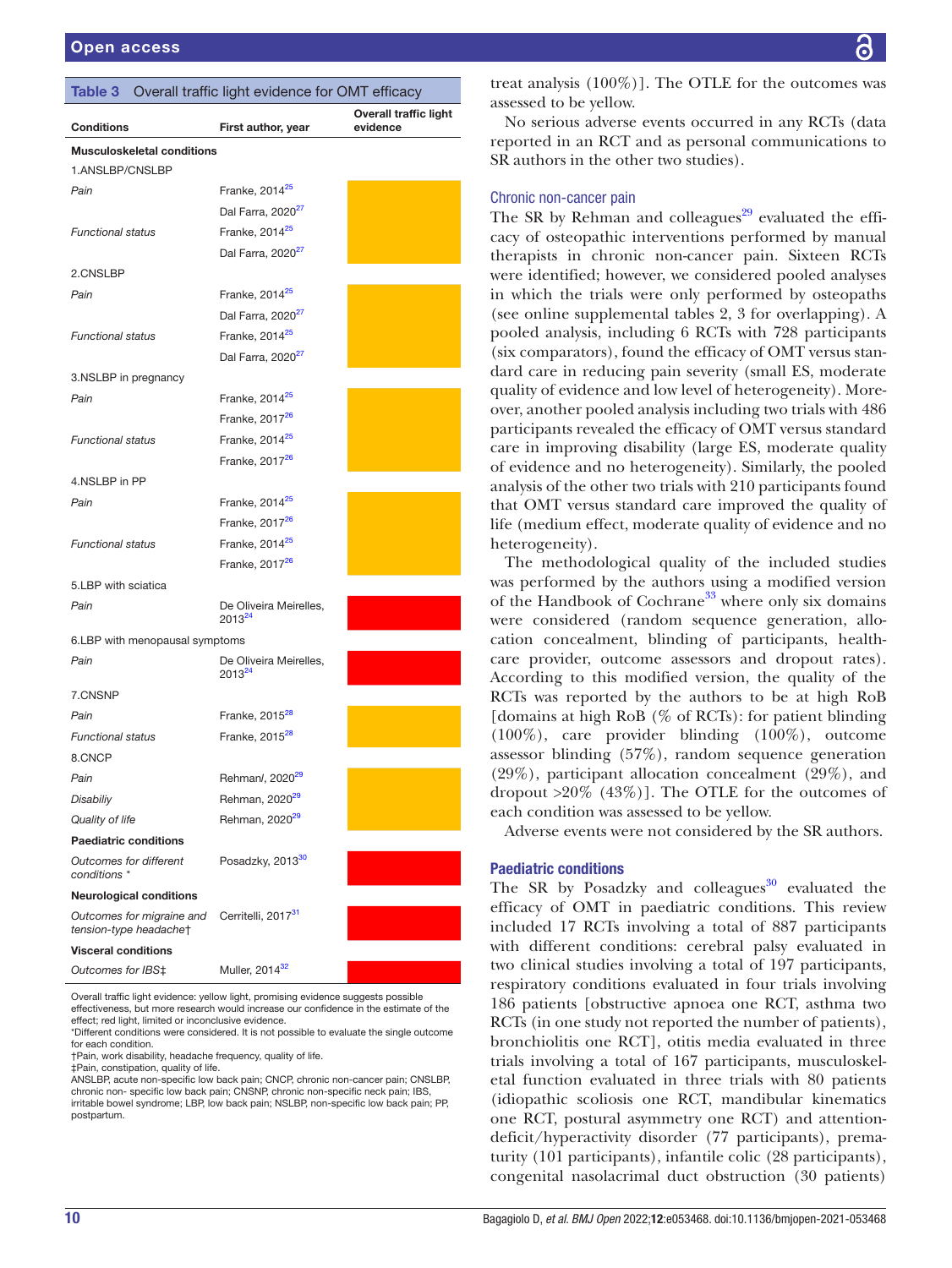and functional voiding (21 participants) individually assessed by one RCT. The single trials provided evidence that OMT exerted beneficial effects on congenital nasolacrimal duct obstruction (post-treatment), daily weight gain and length of hospital stay, dysfunctional voiding, infantile colic and postural asymmetry. By contrast, no significant effects of OMT on idiopathic scoliosis, obstructive apnoea or temporomandibular disorders compared with various control interventions have been evidenced by the single RCTs. For conditions in which more than one RCT has been performed (asthma, otitis media and cerebral palsy), contradictory results are reported. From the SR, it emerges that low-quality RCTs favoured OMT, while moderate and high-quality RCTs failed to find OMT effectiveness. The vast majority of the RCTs were reported by the authors to be at high RoB (15 RCTs) [domains at high RoB (% of RCTs): allocation concealment (67%), patient blinding (67%), care provider blinding (100%), outcome assessor blinding (50%), addressing of incomplete data (33%), selective outcome reporting (33%), adequate sequence generation (28%)] with unclear or low RoB for the remaining two RCTs. The OTLE for outcomes of each condition was assessed to be red.

In 11 RCTs, adverse events were not analysed. No adverse events or serious adverse events following OMT were reported in four trials. Adverse events occurred in one RCT, but they were not related to OMT. One trial reported the aggravation of vegetative symptoms in four patients.

# Neurological conditions

The SR of Cerritelli and colleagues, $31$  including five RCTs with a total of 235 participants, evaluated two different types of primary headache: migraine (two RCTs, 147 participants) and tension-type headache (three RCTs, 88 participants). Although the two RCTs evaluating efficacy in migraine reported positive results in favour of OMT (mainly in pain intensity reduction), intergroup analysis was performed only in one RCT. Similarly, evidence has been reported for the tension-type headache only when within-group analysis was performed; intergroup analyses reported conflicting results. The RCTs were reported by the authors to be at high RoB [domains at high RoB (% of RCTs): care provider blinding (100%), participant blinding (60%) and allocation concealment (20%)]. Due to high heterogeneity (different types of primary headaches, different outcome measures and variable length of follow-up), a meta-analysis was not conducted by the authors. The OTLE for the outcomes of each condition was assessed to be red.

Adverse events, evaluated in two RCTs, did not occur.

# Visceral conditions

In a SR, Muller and colleagues, $32$  including five primary studies and involving 204 participants, evaluated the efficacy of OMT in the treatment of irritable bowel syndrome (IBS). Although high heterogeneity (in outcome measures and follow-up period) was evidenced, the results indicated that OMT was effective in IBS. The methodological quality of all RCTs, evaluated by the authors using the

 $CBRG$ ,<sup>18</sup> reported a low RoB for all RCTs. Considering the  $CBN$  Group, <sup>19</sup> we rated all RCTs at high RoB [domains at high RoB (% of RCTs): care provider blinding (100%), outcome assessor blinding (60%), randomisation (20%), patient blinding (20%), groups similar at the baseline  $(20\%)$  and intention to treat analysis  $(20\%)$ ]. The OTLE for the outcomes was assessed to be red.

No adverse events occurred in the patients from any of the RCTs.

### Methodological quality of included reviews

A summary of the findings of the AMSTAR-2 tool is provided in tables [1 and 4.](#page-3-0) Inter-rater agreement between the two overview authors (DB and FB) on the ranking of quality achieved a 0.89 kappa value. $^{23}$  $^{23}$  $^{23}$ 

According to the critical domain established in Shea *et*   $al$ <sup>12</sup>, seven<sup>25–29 31 <sup>32</sup> and two SRs<sup>[24 30](#page-13-16)</sup> were rated as low and</sup> critically low quality, respectively.

Two of the nine SRs registered a protocol before beginning the study. $27 \frac{29}{29}$  Eight SRs performed an appropriate literature search, $25-32$  and five SRs reported justification for the exclusion of primary studies. $^{25\,26\,28\,31\,32}$  All SRs $^{24\!-\!32}$ evaluated the RoB of the included studies and five SRs<sup>25-29</sup> carried out a meta-analysis and used appropriate methods for the statistical combination of findings. Eight  $SRs^{25-32}$ accounted for the RoB when interpreting and discussing the results of the SR. Finally, domain 15 (publication bias assessment) was rated as not applicable for all the SRs due to lack of a meta-analysis $2430-32$  or the inclusion in the meta-analysis of fewer than 10 trials. $25-29$ 

# **DISCUSSION**

Osteopathic medicine, a form of complementary medicine, is a type of manual therapy used to normalise the structure– function relationship and to promote the body's own selfhealing mechanism. In the last decade, CAM therapies have grown in use and popularity, and among these, many surveys have demonstrated an increasing interest in osteopathic medicine in patients with musculoskeletal disorders such as CNSLBP and neck pain. $34\frac{35}{35}$ 

Recently, osteopathic medicine has been regulated in many countries including the USA, Australia, the UK, Iceland, Denmark, Malta, Portugal and Switzerland, where it is a primary healthcare profession. In other countries, the regulation process has not yet been completed (ie, Italy), or there is no legal recognition of the osteopathic profession.<sup>36</sup> In this context, we performed an overview to summarise the best available clinical evidence on the efficacy and safety of OMT. We identified nine SRs on the use of osteopathic care for the management of musculoskeletal, paediatric, visceral and neurological disorders with different effects and clinical relevance depending on the conditions.

From our overview, some relevant questionable problems emerge related to the lack of appropriate guidelines for assessing the methodological quality of trials in manual therapy and problems due to inadequate reporting of trial methodology and results. In this regard, most of the trials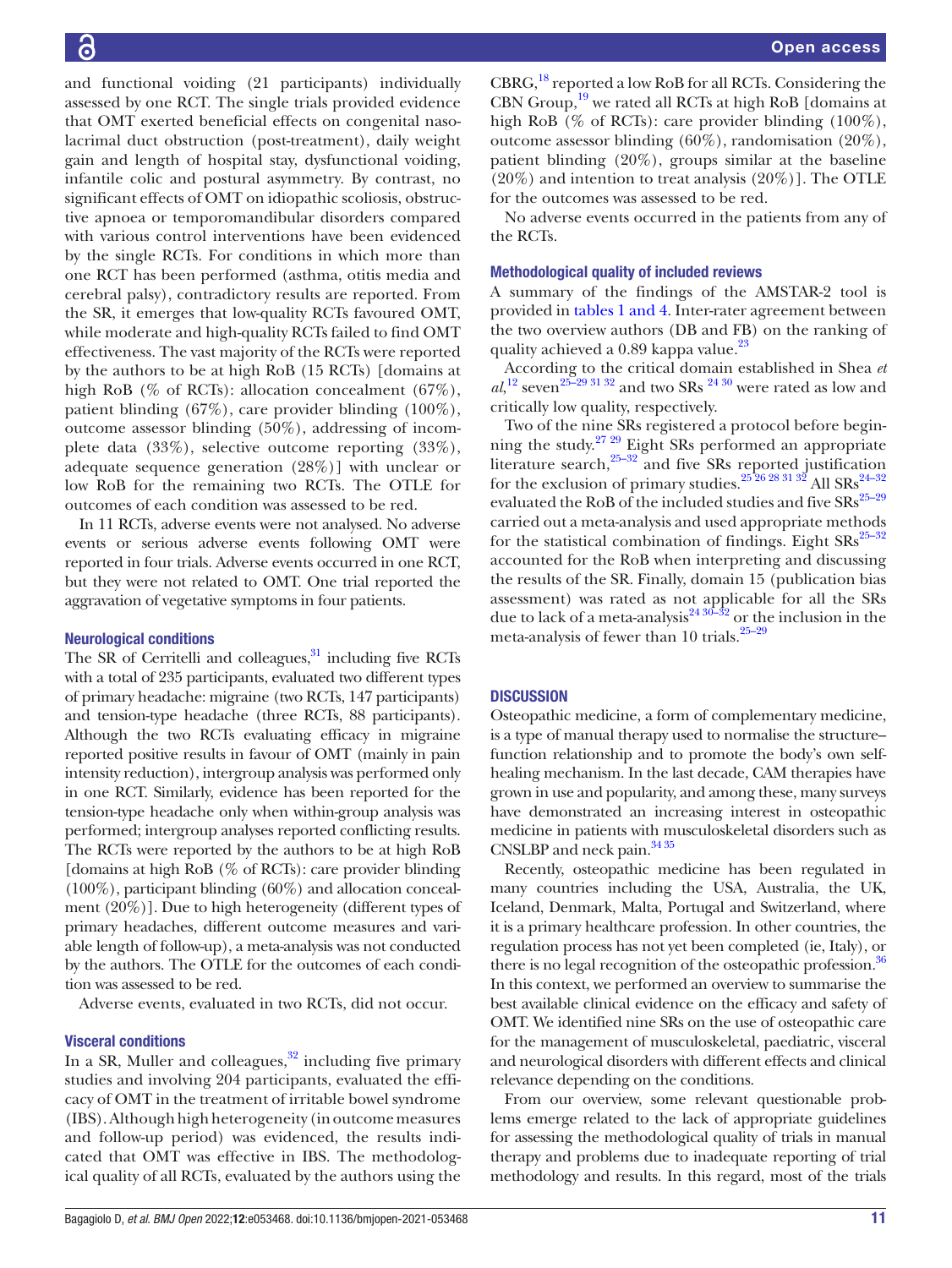| Table 4 Quality assessment of the included systematic reviews by the AMSTAR-2 tool                                                    |        |   |   |            |                   |                 |   |        |           |                                  |                |                       |                               |               |             |   |               |                        |
|---------------------------------------------------------------------------------------------------------------------------------------|--------|---|---|------------|-------------------|-----------------|---|--------|-----------|----------------------------------|----------------|-----------------------|-------------------------------|---------------|-------------|---|---------------|------------------------|
| First author, year                                                                                                                    |        |   |   |            | Q1 Q2 Q3 Q4 Q5 Q6 |                 | ā | 8O     | RCT<br>ၛၟ | <b>NRSI</b><br>ၛၟ                | $\frac{1}{2}$  | RCT<br>$\overline{5}$ | <b>NRSI</b><br>$\overline{5}$ |               | Q12 Q13 Q14 |   | Q15           | Q16 Ranking of quality |
| Musculoskeletal conditions                                                                                                            |        |   |   |            |                   |                 |   |        |           |                                  |                |                       |                               |               |             |   |               |                        |
| De Oliveira Meirelles, 2013 <sup>24</sup>                                                                                             |        |   |   |            | Z                 | Z               | Z | $\geq$ |           | $\frac{1}{2}$                    |                | $\frac{4}{2}$         | $\frac{1}{2}$                 | $\frac{1}{2}$ | Z           | Z | $\frac{1}{2}$ | CRITICALLY LOW         |
| Franke, 2014 <sup>25</sup>                                                                                                            |        |   |   |            |                   |                 |   | λĀ     |           | $\stackrel{\triangleleft}{\geq}$ |                |                       | $\frac{1}{2}$                 |               |             |   | $\frac{1}{2}$ | <b>NOT</b>             |
| Franke, 2017 <sup>26</sup>                                                                                                            |        |   | Z |            |                   |                 |   | $\geq$ |           | $\stackrel{\triangle}{\geq}$     |                |                       | $\frac{1}{2}$                 |               |             |   | $\frac{1}{2}$ | $\geq$                 |
| Dal Farra, 2020 <sup>27</sup>                                                                                                         |        |   |   |            |                   |                 | Z | $\geq$ |           | $\lessgtr$                       |                |                       | $\frac{1}{2}$                 |               |             |   | $\frac{1}{2}$ | NO <sub>1</sub>        |
| Franke, 2015 <sup>28</sup>                                                                                                            |        |   |   |            |                   |                 |   | $\geq$ |           | $\lessgtr$                       |                |                       | $\frac{1}{2}$                 |               |             |   | $\frac{1}{2}$ | NO <sub>T</sub>        |
| Rehman, 2020 <sup>29</sup>                                                                                                            |        |   |   |            |                   |                 | Z | $\geq$ |           | $\frac{1}{2}$                    |                |                       | $\frac{1}{2}$                 |               |             |   | $\frac{1}{2}$ | <b>NOT</b>             |
| Paediatric conditions                                                                                                                 |        |   |   |            |                   |                 |   |        |           |                                  |                |                       |                               |               |             |   |               |                        |
| Posadzki, 2013 <sup>30</sup>                                                                                                          |        | z | z | $\approx$  | ≻<br>≧<br>—       |                 | Z | $\geq$ |           | $\frac{1}{2}$                    |                | $\frac{4}{2}$         | $\frac{1}{2}$                 | ⋚             |             | ≻ | $\frac{1}{2}$ | CRITICALLY LOW         |
| Neurology conditions                                                                                                                  |        |   |   |            |                   |                 |   |        |           |                                  |                |                       |                               |               |             |   |               |                        |
| Cerritelli, 2017 <sup>31</sup>                                                                                                        |        | Z | Z |            |                   |                 |   |        |           | ⋚                                |                | $\frac{4}{2}$         | $\frac{4}{2}$                 | $\frac{1}{2}$ |             |   | $\frac{1}{2}$ | <b>NO7</b>             |
| Visceral conditions                                                                                                                   |        |   |   |            |                   |                 |   |        |           |                                  |                |                       |                               |               |             |   |               |                        |
| Muller, 2014 <sup>32</sup>                                                                                                            | l<br>> | Z | z | <b>NNV</b> |                   | <sup>&gt;</sup> |   | $\geq$ |           | ⋚                                | $\overline{z}$ | $\frac{1}{2}$         | $\frac{1}{2}$                 | ≸             |             | Z | $\frac{1}{2}$ | <b>NO7</b>             |
| N, no; N/A, not applicable; NRSI, non-randomised studies of interventions; PY, partial yes; RCT, randomised controlled trial; Y, yes. |        |   |   |            |                   |                 |   |        |           |                                  |                |                       |                               |               |             |   |               |                        |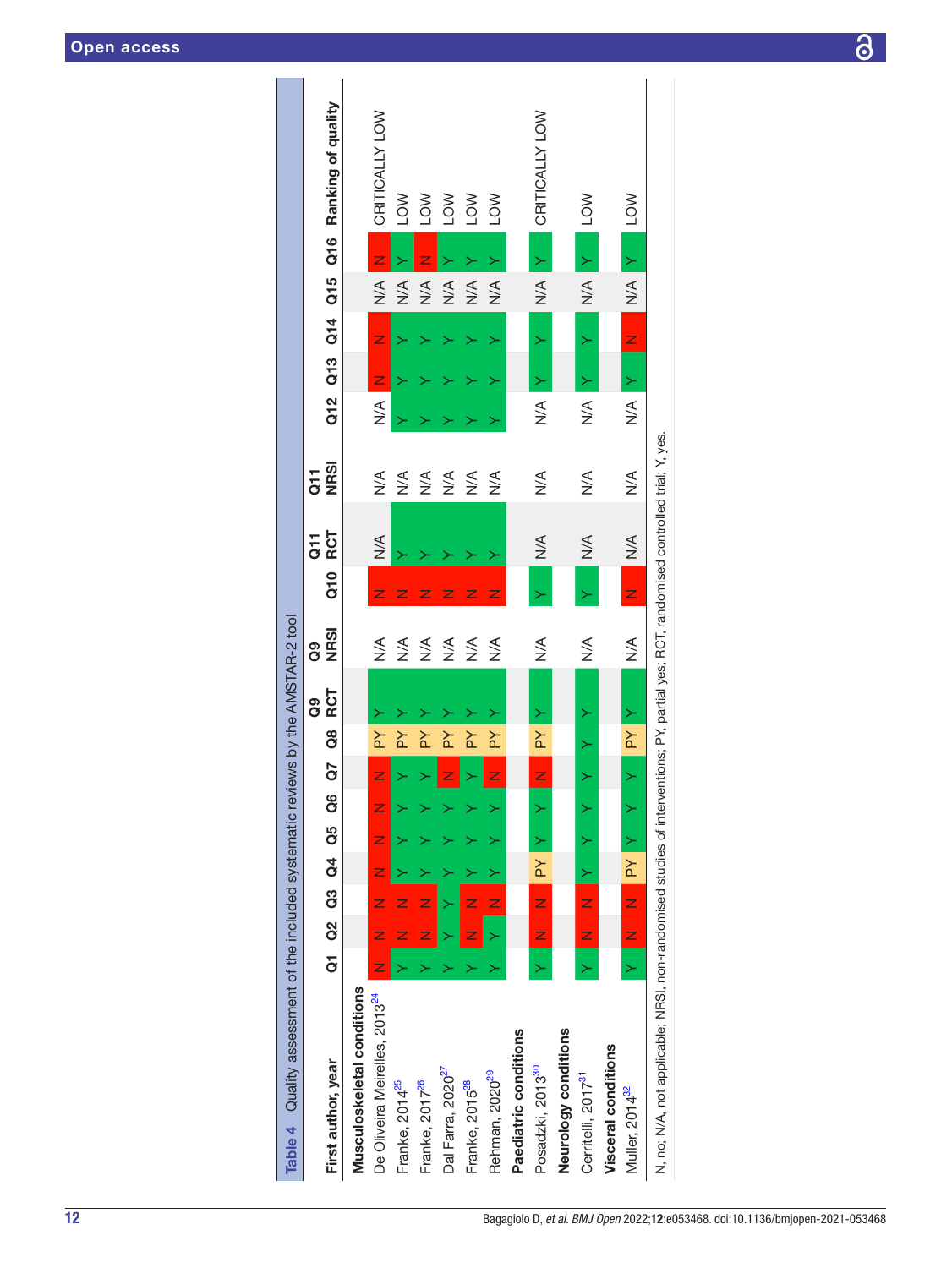included in the SRs reported a high or unclear RoB for blinding procedures: patient, outcome assessor and care provider blinding. In manual therapy, blinding is an issue, as patients tend to be aware of the manual treatment and therapists cannot be blinded to the treatment intervention they deliver.<sup>37</sup> For participant-reported outcomes, for which the patient is the outcome assessor, such as for pain and functional status outcomes, blinding of patients is mandatory, and, therefore, it is necessary to use, as a control group, sham procedures (including light touch therapy) that simulate manipulation. These sham procedures should be reported in RCTs; however, a lack of reporting placebo sham therapy procedures in both SRs and primary studies has been evidenced. It is important to note that, although these findings have already been reported by Cerritelli and colleagues,<sup>38</sup> to date, these suggestions have not been followed. More effort should be made to promote guidelines for designing the most reliable placebo for manual treatment to reduce the RoB in patient blinding. However, a recent meta-epidemiological study found no evidence that lack of patients' blinding had an impact on estimate effects.<sup>[39](#page-14-9)</sup>

Other issues that emerge from our overview are the lack of treatment description and timing of measuring outcomes (short term and long term) in the SRs as well as in primary trials. In osteopathic medicine, as in any other manual therapy, it is important to describe in adequate detail each phase of the intervention, including how and when they were administered, and when the outcomes are measured. Without a complete description of treatments, clinicians cannot reliably reproduce useful interventions. Proper checklists for non-pharmacological treatments, such as the Template for Intervention Description and Replication guide/checklist and the CONsolidated Standards of Reporting Trials statement for randomised nonpharmacological treatment studies, should be followed by clinical trial authors.<sup>40 41</sup>

That said, our overview highlights that evidence on the efficacy of OMT is: (1) promising in musculoskeletal disorders, mainly in reducing pain and improving functional status in acute and chronic NSLBP patients, NSLBP in pregnancy or PP (OTLE: yellow), (2) limited and contradictory in the treatment of paediatric conditions (some conditions were evaluated by only one trial, some of which were of low methodological quality, and contradictory results were obtained for conditions in which two RCTs were performed, OTLE: red) and (3) limited on primary headache and IBS (OTLE: red).

The lack of solid evidence stems from a small sample size,<sup>[26 28–32](#page-13-18)</sup> the presence of conflicting results<sup>24 30 31</sup> and a high heterogeneity in participants, $^{25}$   $^{31}$  outcomes measures, $31\,32$  interventions $25-27\,31$  and comparison interventions.<sup>25-27 32</sup> Notably, reduced heterogeneity was found when the RCTs were pooled considering interventions and comparators.<sup>[29](#page-14-0)</sup>

According to AMSTAR-2, the methodological quality of the included SRs was rated low and critically low. Domain 2 (registered protocol) was critical for seven SRs. The presence of a written and registered protocol

prior to conducting the review should ensure that review methods are transparent and reproducible, and adhere to this prespecified research plan.<sup>[42](#page-14-11)</sup> These should help avoid bias and unintended duplication of reviews.

### Adverse events

In general, manual therapies have been reported to be well tolerated, and manual therapy-related adverse events are short lived and mild or moderate in intensity.<sup>43</sup> In our overview, we found that seven  $\text{SRs}^{25-28\cdot30-32}$  evaluated adverse events, and from these SRs, it emerges that no severe incident involving musculoskeletal, neurological, visceral or paediatric disorders occurred after OMT. However, it should be noted that among these seven SRs, only two reported the definition used to measure adverse events. The idea that manual therapies are safe could only be demonstrated if adverse events are defined and assessed in each clinical trial. Specifically, the authors should adequately report in detail the approach used to measure adverse events, which need to be defined using an appropriate taxonomy.<sup>[44 45](#page-14-13)</sup>

# Strengths and limitations

Numerous limitations can be found in our overview. First, considering our inclusion criteria, we may have missed some relevant SRs. Indeed, we included SRs by evaluating only RCTs (and not other study designs), in which OMT was performed by osteopathic physicians or osteopaths (and not by other manual therapists). Globally, two professional figures have emerged, largely due to different legal and regulatory systems around the world: osteopathic physicians, who are doctors with full and unlimited medical practice rights, and osteopaths who have obtained academic and professional standards for diagnosing and practicing treatments based on the principles of osteopathic philosophy. OMT is the core activity for both osteopathic physicians and osteopaths who follow the principles of osteopathic medicine by performing a personalised treatment according to the patient evaluation and subsequent tailoring.<sup>[46](#page-14-14)</sup> Therefore, our decision to consider only osteopathic physicians or osteopaths arises from the premise of avoiding the fact that the principles of osteopathic medicine are not followed. In this regard, we excluded seven SRs, and, therefore, considering the overlapping, five RCTs were lost (see [online supplemental table 1](https://dx.doi.org/10.1136/bmjopen-2021-053468) for details). According to our decision, a recent scoping review used more restrictive inclusion criteria, considering only studies performed in the USA where OMT is practiced by osteopathic physicians[.47](#page-14-15) Considering that in most countries osteopathy is often conducted in the private sector (eg, the UK, France and Italy), the participants included in the primary studies might not be generalisable to the population.

Since RCTs are widely recognised as the best design for evaluating the efficacy of an intervention, we also decided to include only SRs evaluating RCTs. In this regard, 11 systematic reviews were excluded and, considering the overlapping, 17 RCTs were lost (see [online supplemental table 1](https://dx.doi.org/10.1136/bmjopen-2021-053468) for details).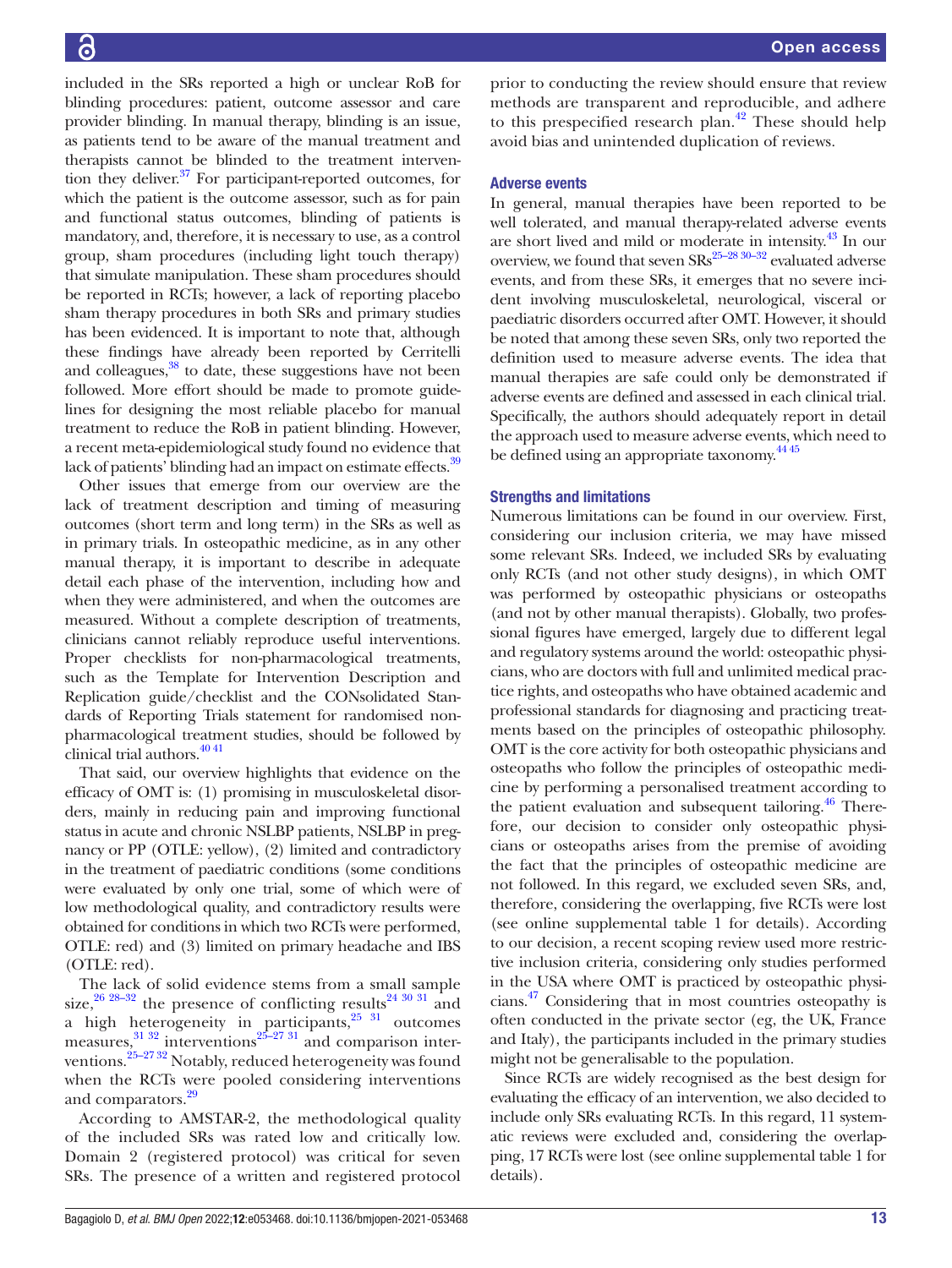# Open access

# **CONCLUSION**

This overview suggests that OMT could be effective in the management of musculoskeletal disorders, specifically with regard to CNSLBP patients and LBP in pregnant or PP women. In contrast, inconclusive evidence was derived from SRs analysing the OMT efficacy on paediatric conditions, primary headache and IBS. Although not all RCTs have investigated the safety of OMT, considering that no serious adverse events have been reported, OMT can be considered safe.

Nevertheless, based on the low number of studies, some of which are of moderate quality, our overview highlights the need to perform further well-conducted SRs as well as clinical trials (which have to follow the specific guidelines for non-pharmacological treatments) to confirm and extend the possible use of OMT in some conditions as well as its safety.

#### Twitter Donatella Bagagiolo [@Donatella Bagagiolo](https://twitter.com/Donatella Bagagiolo)

Acknowledgements Authors wish to thank Marco Sbarbaro for his support in the research.

Contributors DB, DR and FB designed the study. DB and DR selected articles. DB and FB extracted data and performed the assessment of SRs and MAs quality. DB wrote the first draft of the manuscript. All authors critically reviewed and revised the manuscript and approved the final version for publication. The corresponding author declares that all listed authors meet authorship criteria and no others meeting the criteria have been omitted. DB is responsible for the overall content as guarantor.

Funding The authors have not declared a specific grant for this research from any funding agency in the public, commercial or not-for-profit sectors.

Competing interests None declared.

Patient consent for publication Not applicable.

Ethics approval This study does not involve human participants.

Provenance and peer review Not commissioned; externally peer reviewed.

Data availability statement Data sharing not applicable as no datasets generated and/or analysed for this study. All data relevant to the study are included in the article or uploaded as supplementary information. All data relevant to the study are included in the article or uploaded as supplementary information.

Supplemental material This content has been supplied by the author(s). It has not been vetted by BMJ Publishing Group Limited (BMJ) and may not have been peer-reviewed. Any opinions or recommendations discussed are solely those of the author(s) and are not endorsed by BMJ. BMJ disclaims all liability and responsibility arising from any reliance placed on the content. Where the content includes any translated material, BMJ does not warrant the accuracy and reliability of the translations (including but not limited to local regulations, clinical guidelines, terminology, drug names and drug dosages), and is not responsible for any error and/or omissions arising from translation and adaptation or otherwise.

Open access This is an open access article distributed in accordance with the Creative Commons Attribution Non Commercial (CC BY-NC 4.0) license, which permits others to distribute, remix, adapt, build upon this work non-commercially, and license their derivative works on different terms, provided the original work is properly cited, appropriate credit is given, any changes made indicated, and the use is non-commercial. See: [http://creativecommons.org/licenses/by-nc/4.0/.](http://creativecommons.org/licenses/by-nc/4.0/)

#### ORCID iD

Donatella Bagagiolo<http://orcid.org/0000-0003-4749-4127>

#### **REFERENCES**

- <span id="page-13-0"></span>WHO. Benchmark for training in osteopathy. WHO, 2010. Available: [https://www.who.int/medicines/areas/traditional/BenchmarksforTra](https://www.who.int/medicines/areas/traditional/BenchmarksforTraininginOsteopathy.pdf) [ininginOsteopathy.pdf](https://www.who.int/medicines/areas/traditional/BenchmarksforTraininginOsteopathy.pdf)
- <span id="page-13-1"></span>2 Osteopathic International Alliance. The OIA Global Report: Global review of osteopathic medicine and Osteopathy, 2020. Available: <https://oialliance.org/resources/oia-status-report/>
- <span id="page-13-2"></span>3 Vaucher P, Macdonald RJD, Carnes D. The role of osteopathy in the Swiss primary health care system: a practice review. *[BMJ Open](http://dx.doi.org/10.1136/bmjopen-2018-023770)* 2018;8:e023770.
- <span id="page-13-3"></span>4 Fawkes CA, Leach CMJ, Mathias S, *et al*. A profile of osteopathic care in private practices in the United Kingdom: a national pilot using standardised data collection. *[Man Ther](http://dx.doi.org/10.1016/j.math.2013.09.001)* 2014;19:125–30.
- <span id="page-13-4"></span>5 Morin C, Aubin A. Primary reasons for osteopathic consultation: a prospective survey in Quebec. *[PLoS One](http://dx.doi.org/10.1371/journal.pone.0106259)* 2014;9:e106259.
- <span id="page-13-5"></span>6 American Association of Colleges of osteopathic medicine. Glossary of osteopathic terminology, 2017. Available: [www.aacom.org/](www.aacom.org/resources/bookstore/Pages/glossary.aspx) [resources/bookstore/Pages/glossary.aspx](www.aacom.org/resources/bookstore/Pages/glossary.aspx)
- 7 Esteves JE, Zegarra-Parodi R, van Dun P, *et al*. Models and theoretical frameworks for osteopathic care – a critical view and call for updates and research. *[Int J Osteopath Med](http://dx.doi.org/10.1016/j.ijosm.2020.01.003)* 2020;35:1–4.
- <span id="page-13-6"></span>8 Becker LA, Oxman AD. Chapter 22 : Overviews of reviews. In: Higgins JPT, Green S, eds. *Cochrane Handbook for systematic reviews of interventions*. Version 5.1.0. The Cochrane Collaboration, 2011. <www.cochrane-handbook.org>
- The Cochrane Collaboration. Chapter 9: Analysing data and undertaking meta-analyses(editors).. In: Deeks JJ, Higgins JPT, Altman DG, eds. *Cochrane Handbook for systematic reviews of interventions*. Version 5.1.0. The Cochrane Collaboration, 2011. <https://training.cochrane.org/handbook>
- <span id="page-13-8"></span>10 Liberati A, Altman DG, Tetzlaff J. The PRISMA statement for reporting systematic reviews and meta-analyses of studies that evaluate health care interventions: explanation and elaboration 2009;62.
- <span id="page-13-7"></span>11 Akobeng AK. Understanding randomised controlled trials. *[Arch Dis](http://dx.doi.org/10.1136/adc.2004.058222)  [Child](http://dx.doi.org/10.1136/adc.2004.058222)* 2005;90:840–4.
- <span id="page-13-9"></span>12 Shea BJ, Reeves BC, Wells G, *et al*. AMSTAR 2: a critical appraisal tool for systematic reviews that include randomised or nonrandomised studies of healthcare interventions, or both. *[BMJ](http://dx.doi.org/10.1136/bmj.j4008)* 2017;358:j4008–9.
- <span id="page-13-10"></span>13 Aromataris E, Fernandez R, Godfrey CM, *et al*. Summarizing systematic reviews: methodological development, conduct and reporting of an umbrella review approach. *[Int J Evid Based Healthc](http://dx.doi.org/10.1097/XEB.0000000000000055)* 2015;13:132–40.
- Ballard M, Montgomery P. Risk of bias in overviews of reviews: a scoping review of methodological guidance and four-item checklist. *[Res Synth Methods](http://dx.doi.org/10.1002/jrsm.1229)* 2017;8:92–108.
- <span id="page-13-11"></span>15 Higgins JPT, Green S. *Cochrane Handbook for systematic reviews of interventions*. Version 5.1.0. The Cochrane Collaboration, 2011. <www.handbook.cochrane.org>
- 16 Higgins JPT, Thomas J, Chandler J. *Cochrane Handbook for systematic reviews of interventions*. Version 6.1, 2020. [www.training.](www.training.cochrane.org/handbook) [cochrane.org/handbook](www.training.cochrane.org/handbook)
- <span id="page-13-12"></span>17 van Tulder M, Furlan A, Bombardier C, *et al*. Updated method guidelines for systematic reviews in the Cochrane collaboration back review group. *[Spine](http://dx.doi.org/10.1097/01.BRS.0000065484.95996.AF)* 2003;28:1290–9.
- <span id="page-13-23"></span>18 Furlan AD, Pennick V, Bombardier C, *et al*. 2009 updated method guidelines for systematic reviews in the Cochrane back review group. *[Spine](http://dx.doi.org/10.1097/BRS.0b013e3181b1c99f)* 2009;34:1929–41.
- <span id="page-13-13"></span>19 Furlan AD, Malmivaara A, Chou R, *et al*. 2015 updated method guideline for systematic reviews in the Cochrane back and neck group. *[Spine](http://dx.doi.org/10.1097/BRS.0000000000001061)* 2015;40:1660–73.
- <span id="page-13-15"></span>20 Cochrane. Chapter 10: Analysing data and undertaking metaanalyses. In: Deeks JJ, Higgins JPT, Altman DG, *et al*, eds. *Cochrane Handbook for systematic reviews of interventions*. version 6.1, 2020. <www.training.cochrane.org/handbook>
- <span id="page-13-14"></span>21 Cohen J. *Statistical power analysis*. Sage Publication, 1992.
- <span id="page-13-21"></span>22 Guyatt GH, Oxman AD, Vist GE, *et al*. Grade: an emerging consensus on rating quality of evidence and strength of recommendations. *[BMJ](http://dx.doi.org/10.1136/bmj.39489.470347.AD)* 2008;336:924–6.
- <span id="page-13-22"></span>23 Zapf A, Castell S, Morawietz L, *et al*. Measuring inter-rater reliability for nominal data - which coefficients and confidence intervals are appropriate? *[BMC Med Res Methodol](http://dx.doi.org/10.1186/s12874-016-0200-9)* 2016;16:93.
- <span id="page-13-16"></span>24 de Oliveira Meirelies F, Bezerra da Silva E. A eficácia da osteopatia sobre a lombalgia: uma revisão sistemática. *Man Ther Posturology Rehabil J* 2013;11:123–8.
- <span id="page-13-17"></span>25 Franke H, Franke J-D, Fryer G. Osteopathic manipulative treatment for nonspecific low back pain: a systematic review and metaanalysis. *[BMC Musculoskelet Disord](http://dx.doi.org/10.1186/1471-2474-15-286)* 2014;15:286.
- <span id="page-13-18"></span>26 Franke H, Franke J-D, Belz S, *et al*. Osteopathic manipulative treatment for low back and pelvic girdle pain during and after pregnancy: a systematic review and meta-analysis. *[J Bodyw Mov](http://dx.doi.org/10.1016/j.jbmt.2017.05.014)  [Ther](http://dx.doi.org/10.1016/j.jbmt.2017.05.014)* 2017;21:752–62.
- <span id="page-13-19"></span>27 Dal Farra F, Risio RG, Vismara L, *et al*. Effectiveness of osteopathic interventions in chronic non-specific low back pain: a systematic review and meta-analysis. *[Complement Ther Med](http://dx.doi.org/10.1016/j.ctim.2020.102616)* 2021;56:102616.
- <span id="page-13-20"></span>28 Franke H, Franke J-D, Fryer G. Osteopathic manipulative treatment for chronic nonspecific neck pain: a systematic review and metaanalysis. *[Int J Osteopath Med](http://dx.doi.org/10.1016/j.ijosm.2015.05.003)* 2015;18:255–67.